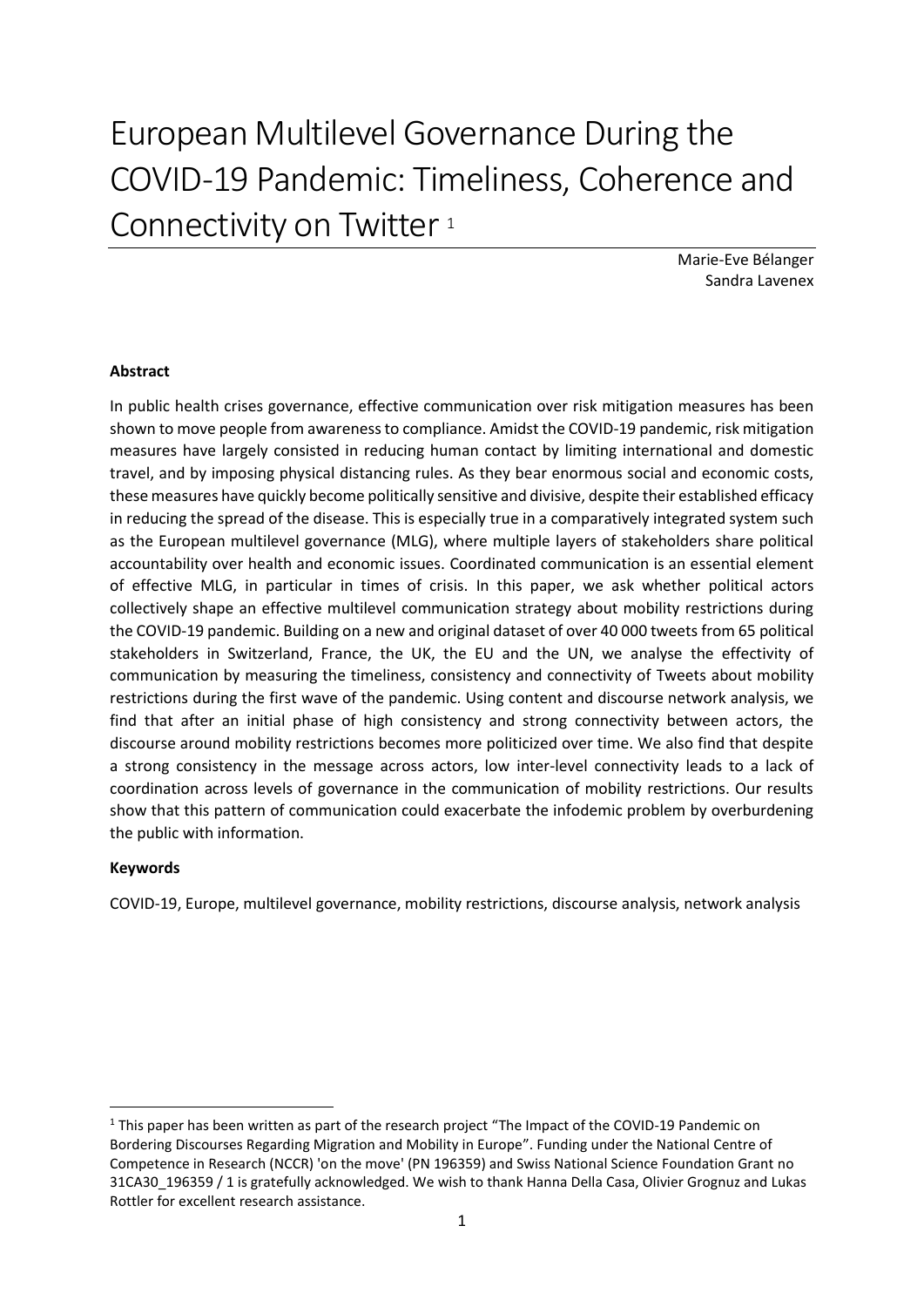### **Introduction**

Crises can act as magnifying glasses for existing tensions in our societies; the COVID-19 pandemic is no exception. As a transboundary crisis, the pandemic has put the conduct of multilevel governance (MLG) under unusual stress, and even more so in comparatively integrated settings such as the European Union (EU). In the EU, the pandemic presents a resistance test for mobility: whereas free movement is a core principle of EU integration, some of the most sensitive and intrusive political measures implemented to mitigate the negative effects of the pandemic are precisely restrictions imposed on mobility (from social distancing, to domestic displacements, and international travel). In the context of European integration, mobility restrictions take a particular importance, as the liberty to move freely within the EU is not only regarded as a key element of the single market, but also a pillar of political integration sustaining the development of a common sense of identity and the realisation of the idea of a European citizenship. Therefore, effective MLG in the EU hinges as much on the adoption of adequate measures as on the way these are communicated to the wider public.

The political communication about mobility restrictions thus offers a compelling framework to measure two key aspects of the MLG response to the pandemic in Europe: (a) the level of coordination actors of the European MLG are able to sustain in times of crises, and (b) the resilience of shared identity and solidarity discourses in the multilevel setting when the core issue of free movement is at stake.

In this paper we investigate how effective the European MLG of mobility restrictions is by focusing on the crisis communication of elite actors across the different levels of governance. More specifically, we look at three aspects of crisis communication: its timing (is communication early and active), its substantive consistency (is framing phased and coherent), and its connectivity (are actors forming into a communication network).

We address the effectiveness of MLG by examining communication about mobility restrictions on Twitter during the first phase of the COVID-19 pandemic. Seeking variation between EU and non-EU but closely associated European countries participating in the European free movement zone, we target governmental actors and political elites in France, Switzerland, United Kingdom, next to actors in the European Union and the UN. Linking up with the literature on effective crisis communication (i.e. Lilleker et al. 2021; Nord and Olsson 2013), we first assess the timeliness and levels of activity of actors on Twitter across phases of the crisis – from the acute phase early in 2020 to the relaxation of the first wave of measures from May to August 2020.

We then examine the consistency of the frames mobilised to justify the mobility restriction measures using claim analysis, and distinguishing between "managerial" (i.e. technocratic, issue-focused and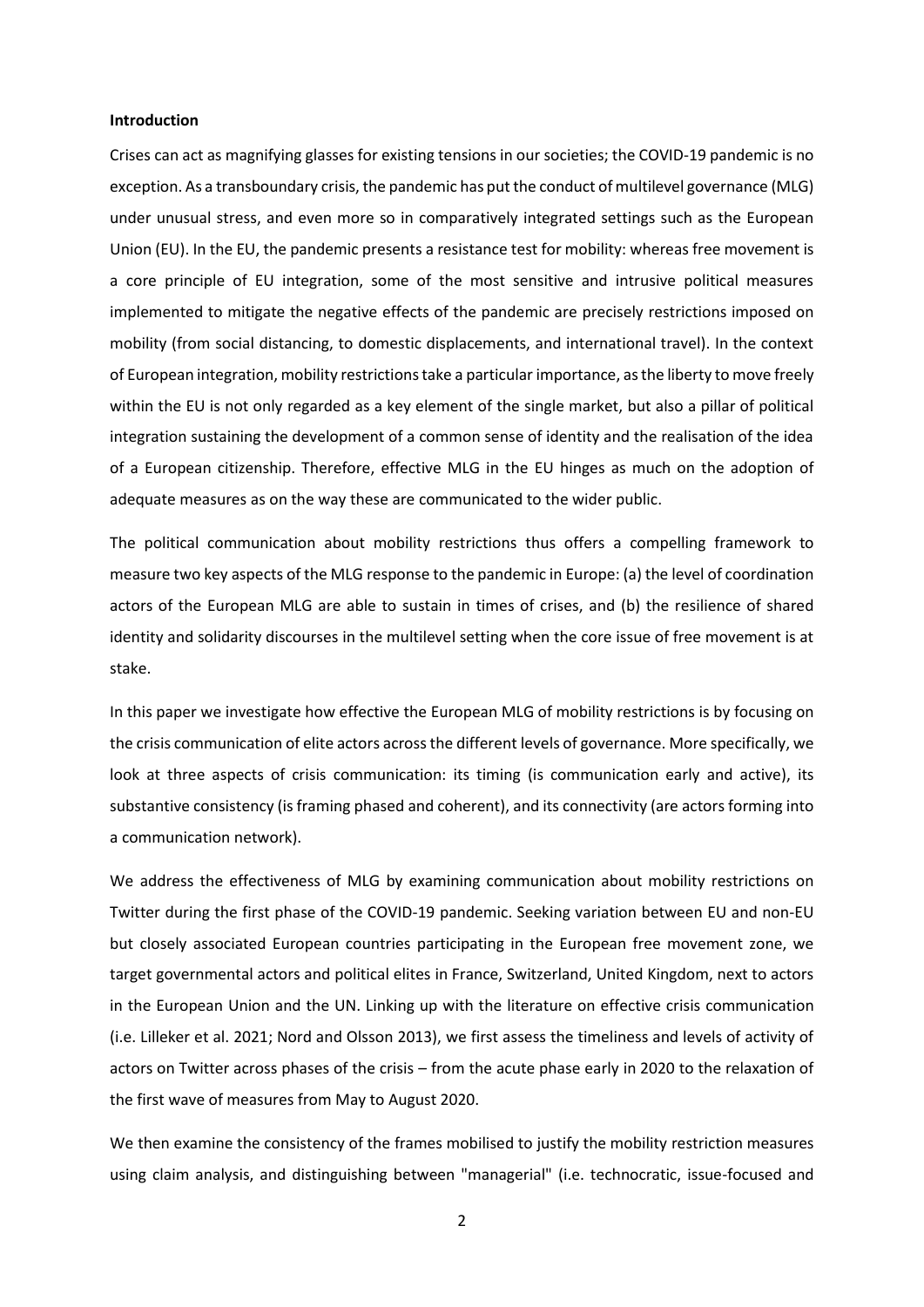health-related), "political" (i.e. cost-benefit/economic and civic-duty-related) and "solidarity" frames (national, European and cosmopolitan identities). Finally, we measure the connectivity of actors in terms of their interaction on twitter and their positioning in the communication network, using network analysis. Given the interdependence among European countries in the fight against the pandemic, and in particular with regard to the regulation of international mobility, we expect that the timelier and more consistent the message, and the more connected the actors, the stronger and more operational multilevel governance is.

The analysis of a new and original dataset of over 40 000 tweets from 65 political stakeholders in Switzerland, France, the UK, the EU and the UN communicated between January and August 2020, yields mixed results on the efficiency of crisis communication in the European MLG. First, timeliness is inconsistent: after a slow start, communication picks up the pace in the acute phase of the pandemic only to recede again. This uneven pattern of diffusion is known to create pockets of information void, which risk being filled by disinformation and misinformation (Purnat et als. 2021). When it comes to framing strategies, we find variations across time and between actors: whereas the temporal evolution of framing is linked with the phasing of the crisis, ideological cleavages drive the framing distinction between actors. The latter, although signalling a functioning democracy, decreased efficiency in times of crises where a clear and consistent message contributes to quell confusion and "improve the understanding of vital information" (Eldridge et als. 2020). Finally, at the actors' network level, we report low horizontal and vertical out-group activity, meaning that networks formation is largely inward bound and national, despite repeated calls for international and European solidarity. State actors from all countries and across political parties focus mainly on the domestic networks construction and reinforcement rather than reaching out towards their international counterparts.

Overall, despite the fact that frames do cross national boundaries, specifically in actors holding similar positions in the network, the European multilevel actors' network of crisis communication lacks reactivity, and remains little connected. Over time, this leads to a multiplication of messengers and suboptimal use of scarce resources rather than to the enhancement of the cooperation necessary to efficient crisis-management strategies. Moreover, as actors systematically promote national solidarity over their European and international solidarity, we find little evidence that more integration in the European MLG system is synonymous with greater participation in the supranational discursive construction. We thus conclude that the European MLG of communication about crisis mobility during the pandemic remains uncoordinated, that is to say that despite high levels of consistency, it lacks connectivity.

The remainder of the paper is organized as follow. The next section reviews the literature on crisis communication and the governance of the COVID-19 pandemic in Europe. Drawing on this literature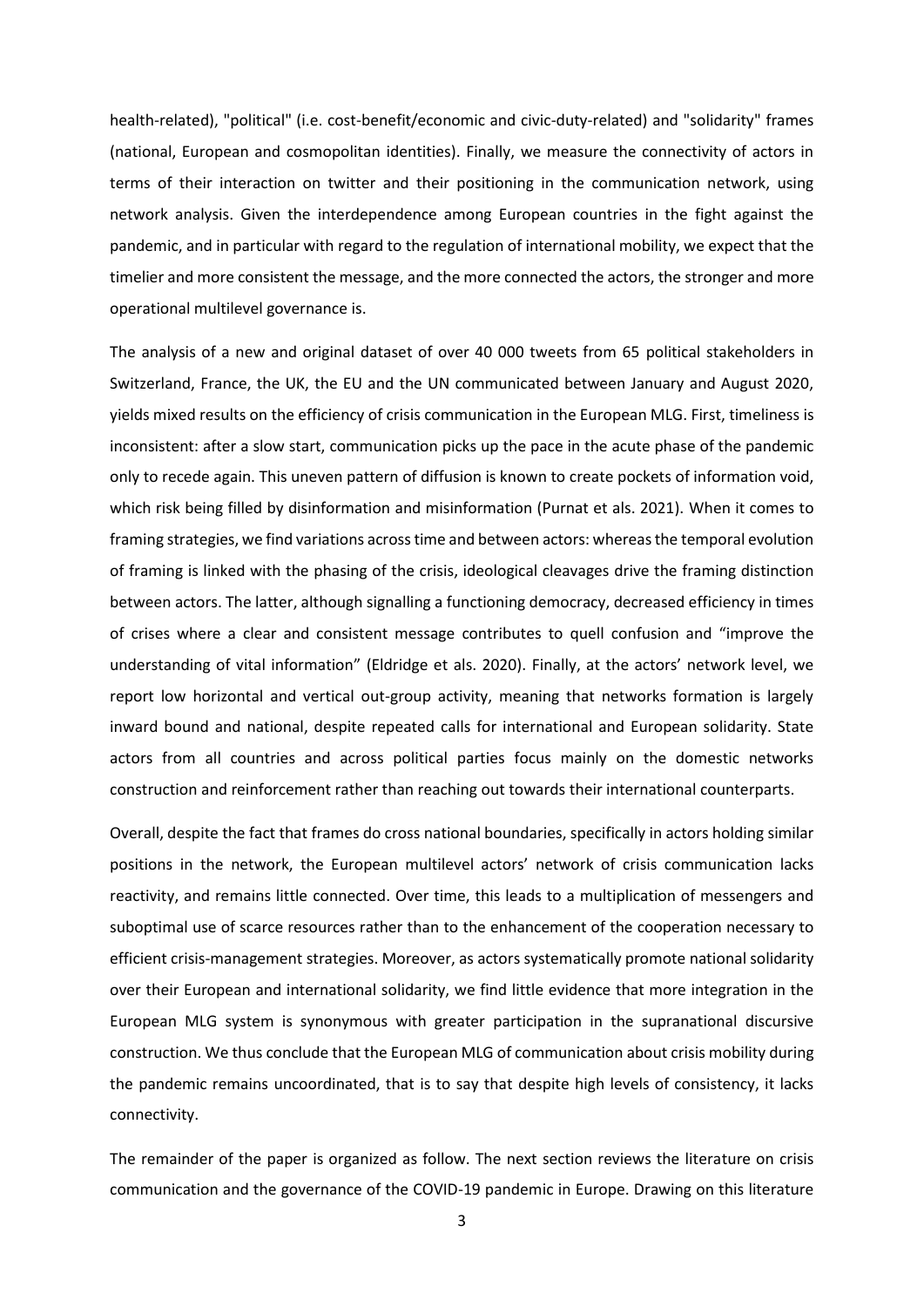we then outline the theoretical framework guiding this study by formulating a series of propositions about the efficiency of a European multilevel crisis communication network in terms of actors' messages timeliness, substantial coherence and connectivity. The third section presents our data and outlines our method of investigation for aggregated and topical networks at the actors and content levels. We discuss our results in a final section.

#### **Crisis communication and the governance of the covid-19 pandemic in Europe**

Early in 2020, the COVID-19 pandemic developed into a global public health emergency in which governments and intergovernmental organizations played a central management role. From the onset of the crisis, governments and official actors have been expected to lead in all areas relevant to the pandemic, especially with regards to communication and information dissemination ("2020 Edelman Trust Barometer" 2020). Because the resolution of the crisis largely depends on individual behavior change, the main challenge for political elites is to develop an effective communication strategy that will maximize compliance with new, unusual and unpopular rules, including the implementation (and relaxation) of mobility restrictions.

The literature about crisis communication shows that political elites must work in concert to form a cohesive response plan (Manoj and Baker 2007) aimed at processing and disseminating information required to address the disruptive situation in a timely manner (Coombs 2010; Fraustino et al. 2012). These findings are echoed in the Cambridge Environmental Research Consultants (CERC) framework adopted by the US Center for Disease Control which serves as a reference in crisis communication studies (Coman et al. 2021). According to the CERC (2018: 8) the most common pitfalls of crisis communication are incoherent messages from multiple experts and/or government representatives; untimely and asynchronous messages across these actors; and public power struggles that may manifest themselves also through the shift from more managerial, technocratic and science-led communication to a more political one, distinguishing between the winners and losers of respective measures. Another important aspect of the social psychology of crisis communication is leaders' capacity to unite their addresses in a sense of "we-ness", thereby countering partisan or ideological positions and uniting the society behind the postulated measures (Jetten et al. 2020: 25).

To address these issues, the crisis communication literature thus emphasizes the timing of communication, the importance of different substantive frames, and the connectivity of actors. This however poses additional challenges for political actors operating in a multilevel governance context and using social media.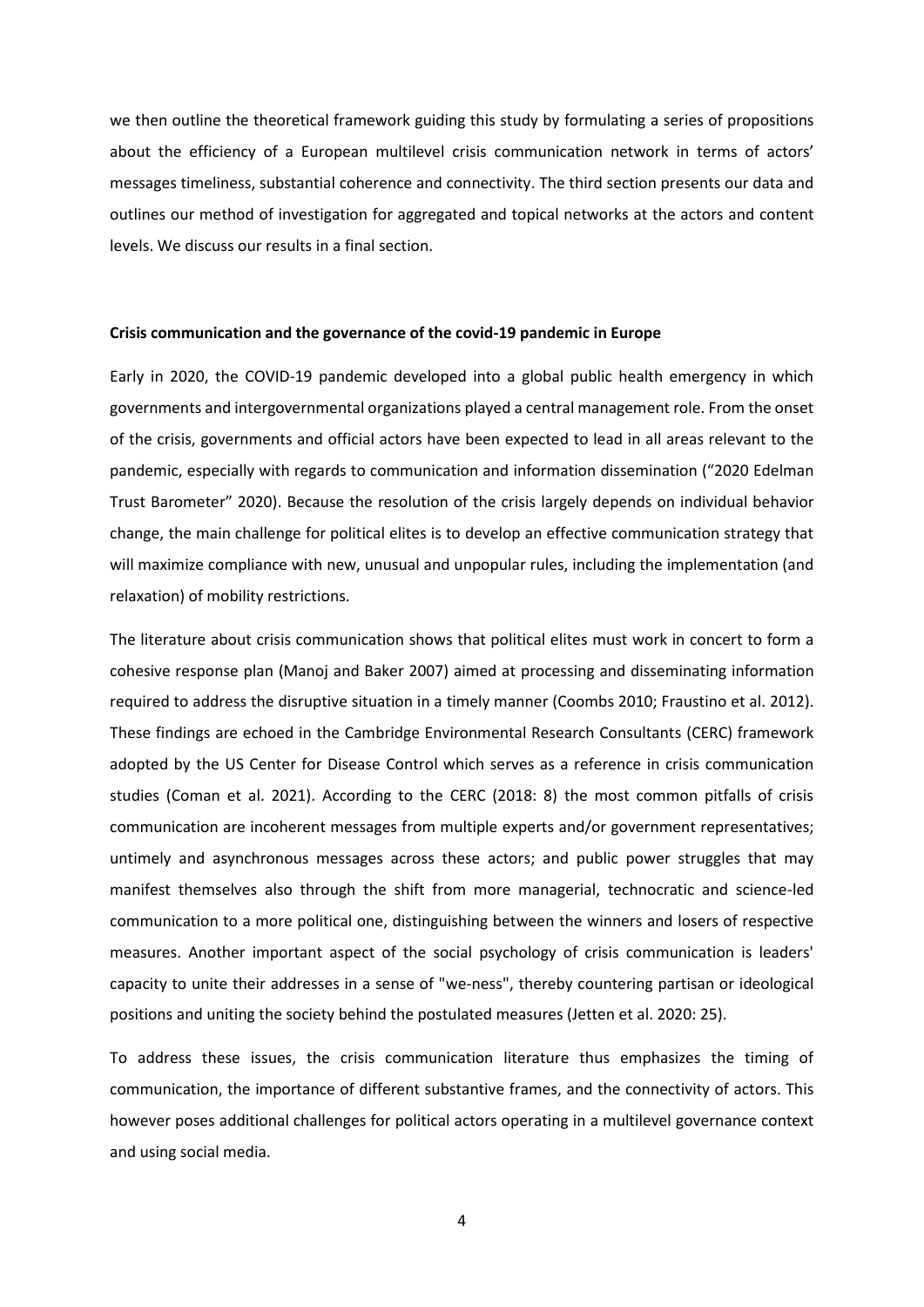*Timeliness: the challenge of multiple and decentralized actors*. Such is the magnitude and scope of the COVID-19 pandemic that multiple-scale communication efforts must be deployed simultaneously (Ansell, Boin and Keller 2010) and in a coordinated manner (Ratzan et al. 2020) to mitigate the risk of creating pockets of misinformation (WHO, 2021)<sup>2</sup>, information void (Noar and Austin 2020), or information overload (WHO, 2021)<sup>3</sup>. This is especially true in the context of a global threat where multiple agencies and levels of government are involved in the response (Simon et al. 2015). Because this pandemic reaches far beyond any local geographic zone or individual state, the network of actors producing, coordinating and disseminating the information is large, heterogeneous and lack the experienced of communicating as a unit, thus creating hurdles to the production of a consistent coherent and coordinated communication strategy (Slaughter and Hale 2010). To add to the complexity, the crisis does not follow the same pattern in time, and across neighboring countries and closely interconnected territories, making it complicated to design an effective and consistent message, that also considers regional and temporal variations (Vaughan and Tinker 2009).

The European region represent a singular subset of official actors communicating about the pandemic. Despite a comparatively higher degree of regional integration, recent research has found that the coordinated response "started too late and ended too soon" to prove decisive in mitigating the spread of the virus (Goniewicz et al. 2020; Lichtenstein 2021). Others find that a complete lack of international coordination from the beginning of the crisis lead to a competition between national responses, labeled as "coronationalism" (Bouckaert et al. 2020). The EU itself has been shown as a resilient actor in face on the crisis, emerging stronger in terms of leadership (Wolff and Ladi, 2020), even though its coordinative capacity appears uneven with some institutions largely fulfilling their mandate (e.g. the European Center for Disease Prevention and Control – ECDC), while other were unable to foster cooperation between member-states (e.g. Civil Protection Mechanism) (Schmidt, 2020).

*Consistency: synchronicity in the framing of the crisis.* The substance of the political message is captured in the notion of "frames", understood as factual interpretations of the underlying problem and normative device for action (Rein and Schön 1991: 264, see also Entman 1993; Vliegenthart and van Zoonen, 2011). In the context of crisis communication, one can distinguish "managerial", that is strictly problems specific, technocratic and science led frames (in our context: health); from more political frames that emphasize either "responsibility" (addressing the wider political and economic cost-benefit implications of health measures and or civic duties and the rule of law) or "moral",

**.** 

<sup>2</sup> <https://www.who.int/emergencies/diseases/novel-coronavirus-2019/advice-for-public/myth-busters>

<sup>3</sup> <https://www.who.int/teams/risk-communication/infodemic-management>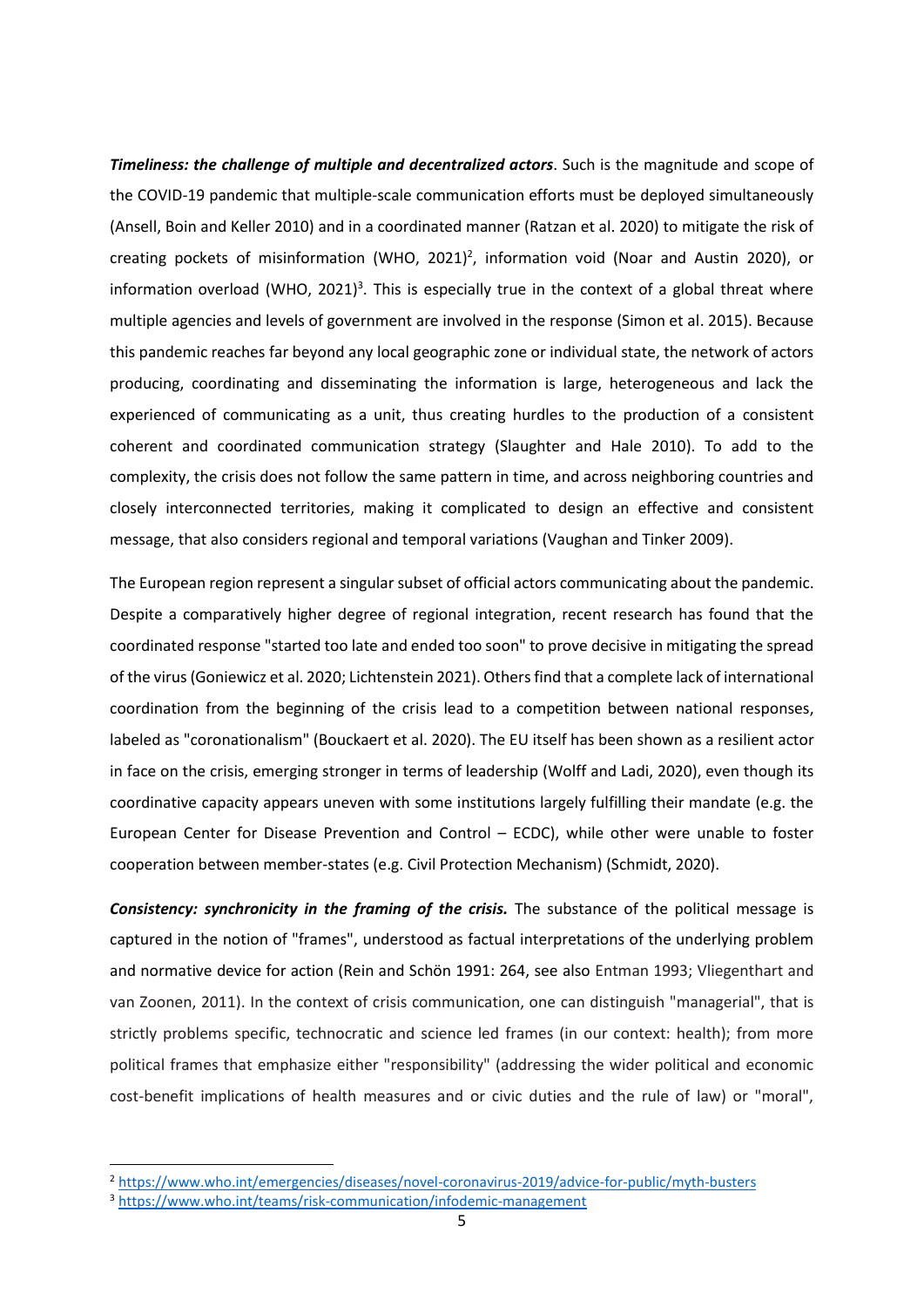identity-related arguments that give contours to the sense of "we-ness" (in our case referring to national, European and cosmopolitan identities) (Nord and Olsson 2013).

The effectiveness of frames in managing crises differs across the different phases of a crisis. According to Coman et al. (2021), in the preparatory and acute phase of the crisis, it is important that leaders rally around the science-based, managerial frame in order to give a coherent and clear message, while in the normalization or relaxation phase, more diverse voices may enter the stage, using more political frames.

*Connectivity: collaborative communication and diffusion*. The challenge of aligning interests and coordinating discourses from very different actors is particularly prominent in the multilevel governance system; it is an issue that predates the COVID-19 pandemic (see Wodak and Weiss, 2005; Schmidt, 2008). But in the context of the pandemic, multilevel communication faces the additional challenge of instantaneity: social media and digital platforms follow the crisis in real time, and institutional actors must invest this space swiftly at the risk of losing the public's attention (Sutton et al., 2020). In the new media environment that institutional actors are called to operate in, public health policy responses on the ground and online have become increasingly simultaneous and intertwined (Abd-Alrazaq et al., 2020).

Over the last decade, the role of social media as a communication tool during crises has gained critical importance, playing coextensive role to traditional media (Kusumasari and Prabowo, 2020). Social media even supersedes written or network media as the main news provider<sup>4-5</sup>, especially for younger generations. The COVID-19 pandemic has both contributed to accelerate this trend, and expanded the scope of actors disseminating and accessing information about the crisis online (Király et al., 2020). This is in part because social media provides an opportunity to communicate directly and in real time with the public. Social media offers the institutional actor a public platform to promote a message, rather than only a channel to report on the story. This gives governments and institutional actors more control over the narrative and enhance their legitimacy, but also promote more accountability over the policy results (Limaye et al., 2020; Song and Lee, 2015).

In sum, combined insights from the MLG approach of political interactions and crisis communication on social media, indicate that effective communication does simply arise in the face of shared threats: it demands strategic planning and political will. However, common interests in the face of a crisis can

**.** 

<sup>4</sup> Between 75% (France) and 82% (Switzerland) of the population use social media on a regular basis. Twitter users account from 27% (Switzerland) to 44% (UK) of Internet users [\(https://datareportal.com/reports/digital-](https://datareportal.com/reports/digital-2021)[2021\)](https://datareportal.com/reports/digital-2021).

<sup>&</sup>lt;sup>5</sup> Half of the population get their news from social media "at least some of the time" [\(https://www.journalism.org/2021/01/12/news-use-across-social-media-platforms-in-2020/\)](https://www.journalism.org/2021/01/12/news-use-across-social-media-platforms-in-2020/).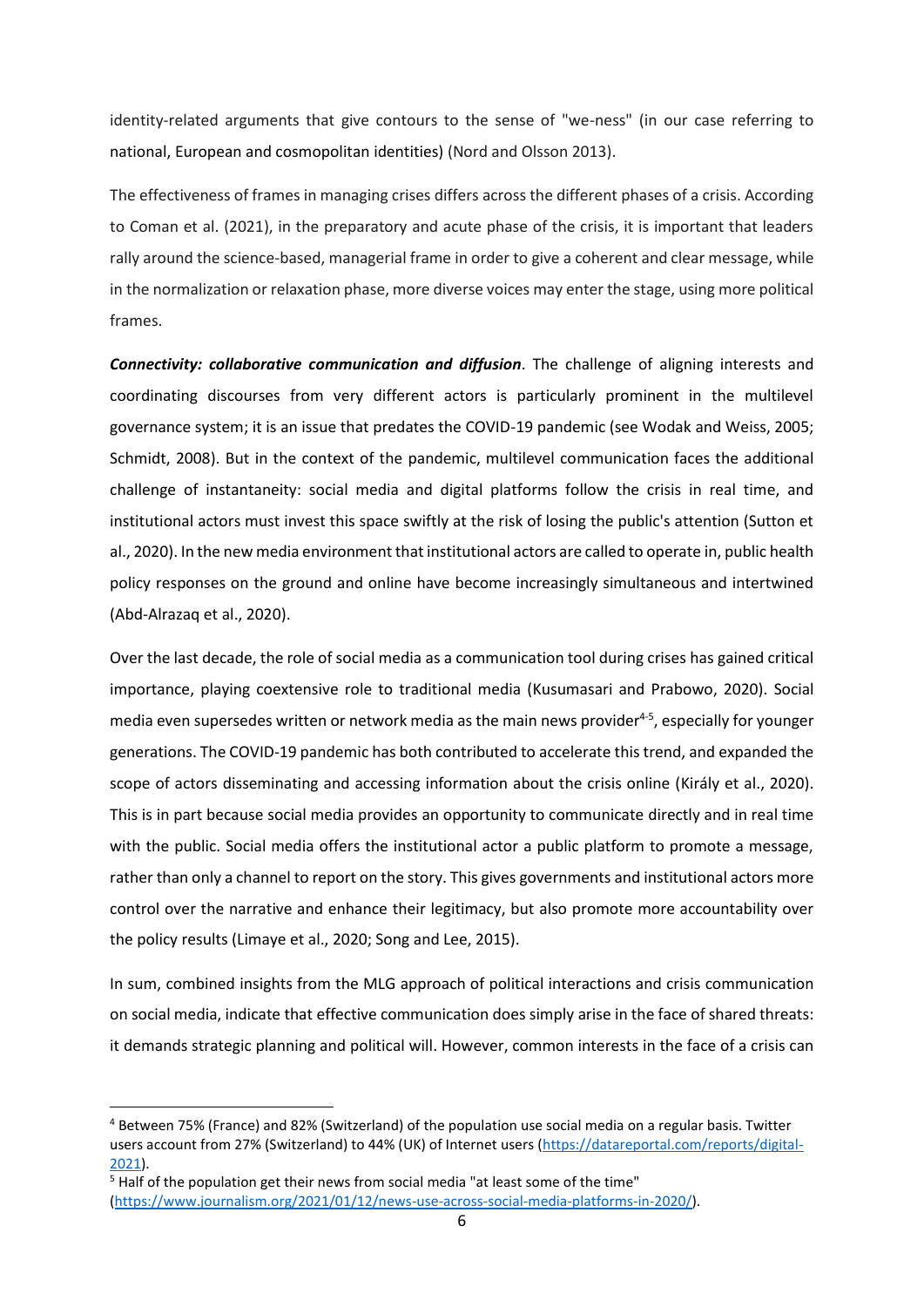act as a catalyst for enhanced coordination, especially in high-stakes situations. Building on these insights, we now examine further discourse effectivity in the European MLG system. We do so by investigating the communication strategies of a network of European institutional actors during the first phase of the pandemic. We focus specifically on the discourse network about the most important and consequential decisions of the early stage of the pandemic: the implementation and relaxation of mobility restrictions.

### **A claim- and network-analytical approach to multilevel governance**

Crisis communication literature has established the important role of the response network in information diffusion. It shows how the effective management of transboundary crises such as the COVID-19 pandemic calls for increased international collaboration among states and between different policy sectors (Ansell & al. 2010). This crisis management practice overlaps with the principles of MLG, in which the policy-making process extends beyond central governments to include vertical (political levels) and horizontal (policy types) networks of actors (Hooghe and Marks 2001). Whereas MLG literature suggests that coordination across levels of governance depends in part on the ability to communicate effectively across system boundaries (Lyall & Tait 2004), it falls short to examine the dynamics of interaction for coordinated communication. In this paper, we assessthe effectivity of crisis communication as a key element of governance systems when it involves different types of actors from multiple layers of the international governance system. More specifically, we ask: *how effective is European MLG in times of crisis in terms of the contents and coordination of political communication?* 

We define effective communication as the ability for a given group of actors to conjointly deliver a timely and consistent message. Early and continual communication efforts lessen uncertainty, while consistency ensures that people do not have to cope with an excessive amount of information. In the context of MLG, this further implies levels of coordination that translate into systemic connectivity between different levels and types of decision-makers. We conceptualize efficient communication in terms of:

- 1) The timeliness and synchronicity of communication across the phases of the crisis;
- 2) The consistency in terms of the frames mobilised to justify mobility restriction/relaxation measures. We distinguish between:
	- a. "managerial" (i.e. technocratic, issue-focused and health-related),
	- b. "political" (i.e. cost-benefit/economic and civic-duty-related) and
	- c. "identitarian" frames (referring to national v. European v. cosmopolitan solidarity)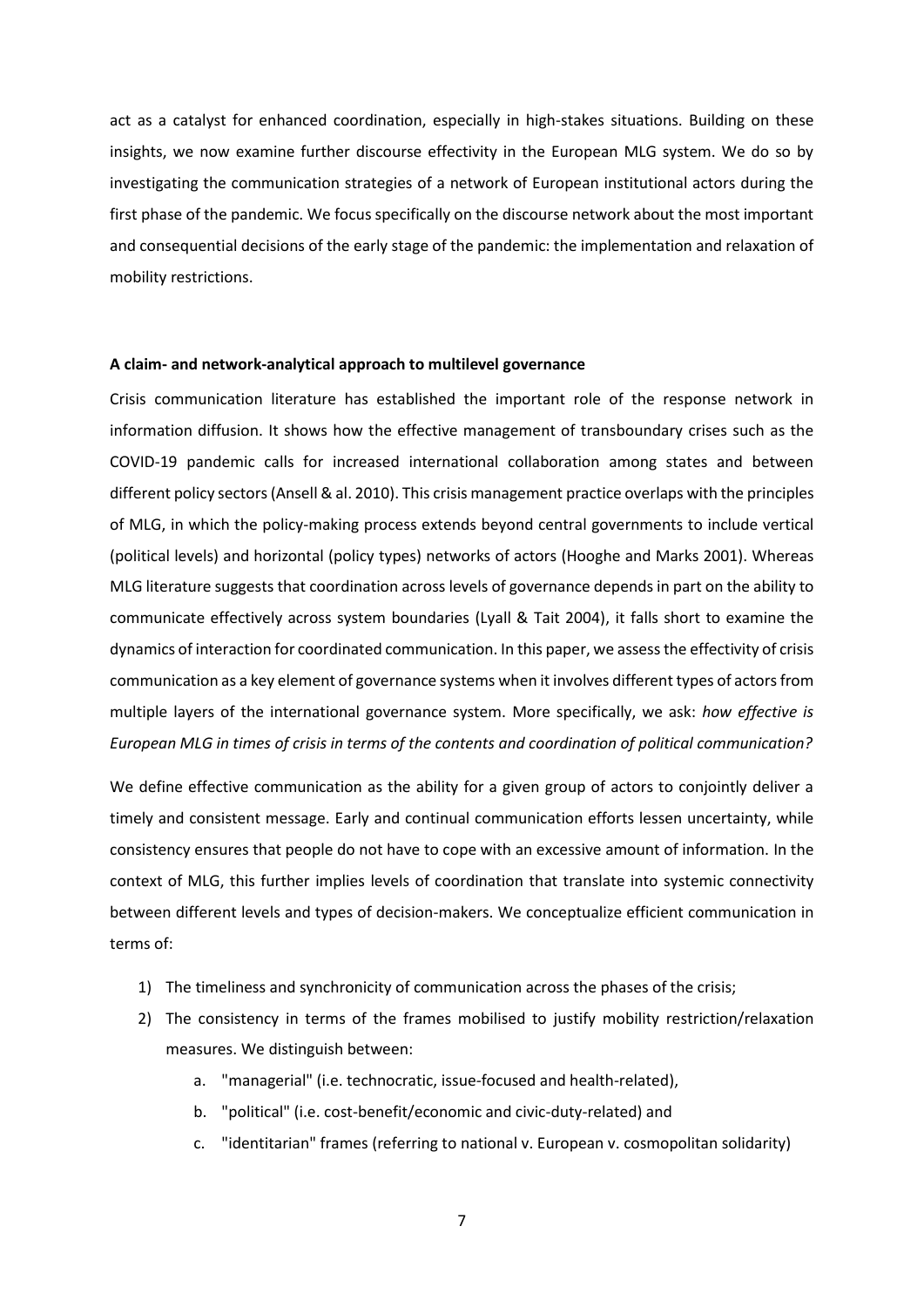3) The connectivity of actors in terms of their interaction and their positioning in the communication network.

The crossing of consistency of messages with the connectivity across messengers leads us to four idealtypical constellations of the quality of governance communication in a multilevel perspective:

| <b>NETWORK CONNECTIVITY</b> |                        |                          |  |
|-----------------------------|------------------------|--------------------------|--|
| SUBSTANTIVE CONSISTENCE     | High (connected)       | Low (unconnected)        |  |
| High (consistent)           | <b>Functioning MLG</b> | <b>Uncoordinated MLG</b> |  |
| Low (inconsistent)          | <b>Disjointed MLG</b>  | <b>No MLG</b>            |  |

**Table 1: Effectivity of crisis communication in a multilevel perspective**

In a *functioning MLG*, communication is both consistent and connected: actors not only agree on what actions need to be taken and how to justify these actions, but they also present high levels of interaction, reinforcing each other's messages by creating efficient chains of information diffusion through multiple and repeated connections. Overall, this lowers uncertainties and increases the legitimacy of the message. Conversely, if one of these two aspects is lacking, the effectivity of the system decreases. In a highly connected but inconsistent scenario, we find a *disjointed system* where actors, while keeping a high level of interactions, use different frames emphasizing opposing courses of action. This disjointed system is more conflictual and confusing and less effective. It leads citizen to "pick a side" and recreates cleavages and politicization where a coordinated health policy would demand convergence and unity.

In a consistent but unconnected model, which we refer to as *uncoordinated*, discourses largely converge, but remain parallel to one another. The multiplication of the same discourse coming from different sources is a waste of time and resources at a moment where these assets are in short supply. This can lead to information overload for populations, and overburden for messengers who must control all aspects of the communication whereas better cooperation at the systemic level would allow a more strategic distribution of communication tasks. In such distribution, the most trusted messengers could be tasked with diffusing the most sensitive information: in the case of the COVID-19 pandemic, research has found that these trusted actors are scientists, health officials and doctors (Edelman 2020). Finally, absent connectivity and consistence between actors, cooperation in crisis communication is minimal and scattered. In this "*no MLG*" scenario, we cannot speak about any significant level of MLG of the crisis communication. Rather, we observe a multiplication of actors, each reacting to the choc individually and without attempting to coordinate actions or discourses.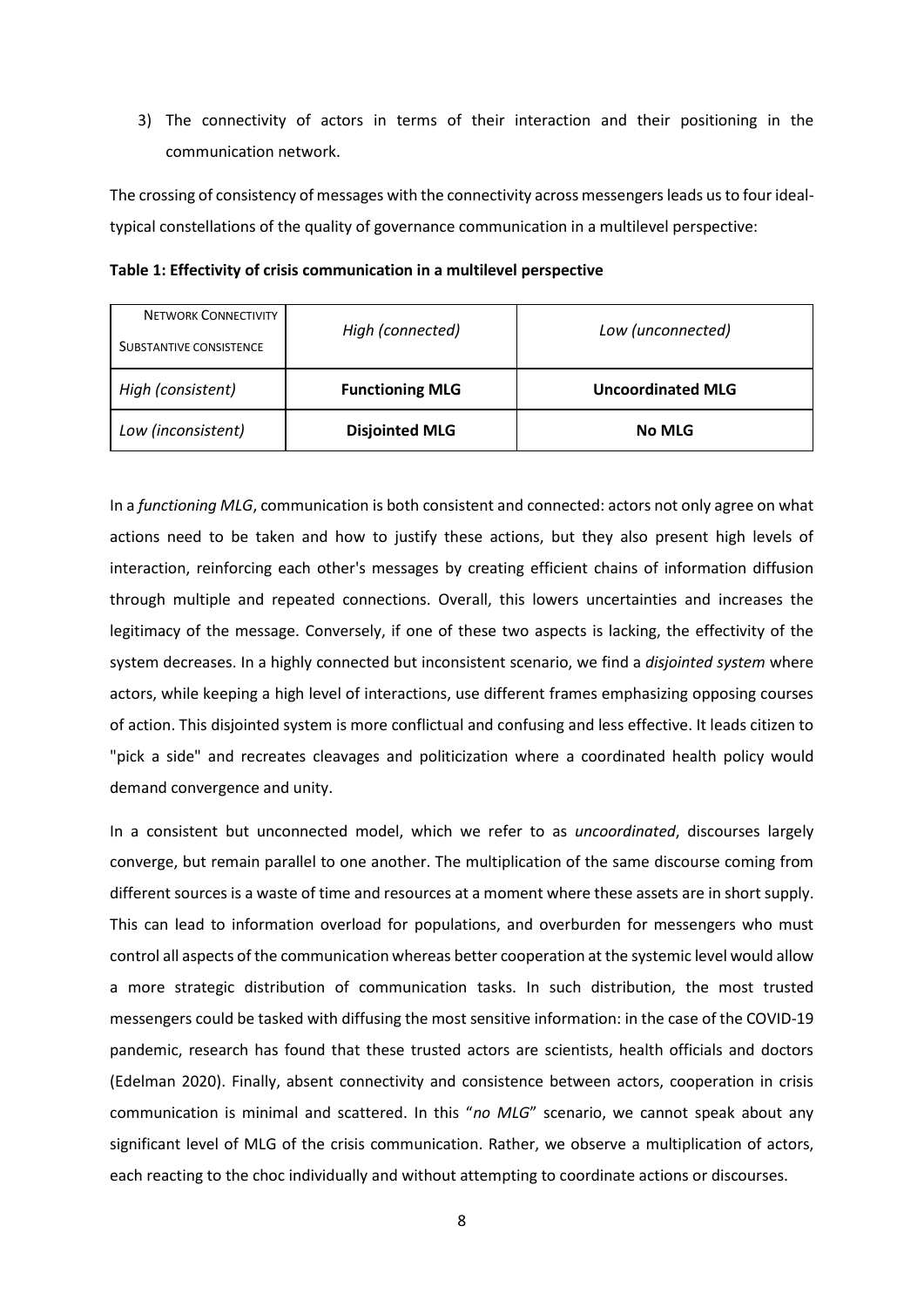To determine the effectivity of MLG in the political communication of mobility restrictions during the pandemic, we perform a comparative discourse and network analysis of positions about mobility restrictions in tweets by political elites in France, Switzerland and the UK, including EU and international actors, during the first wave of the pandemic. We selected these three countries because while they all participate in some respect in the European free movement area, they differ in their degree of integration in the EU multilevel system: France is a full member-state, the UK has just left the EU – and, as an insular country, has greater control over its national borders, and Switzerland is an associated country, surrounded by EU members.

Based on the crisis communication literature, we develop three hypotheses on the timeliness of the communication, and the capacity of actors across levels and types to implement consistent and connected communication strategies. When it comes to the general MLG pattern of political communication throughout the first wave of the COVID-19 pandemic, we hypothesize that:

(H1) Communication effectivity in the European MLG system is higher in the acute phase of the pandemic when information is scarce and actors less partisan, and lower in the subsequent normalization phase as health issues are becoming more politicized

We also expect variation between countries and types of actors. Accordingly, we hypothesize that the MLG of the Covid-19 pandemic is more efficient:

(H2) In France as the most vertically integrated actor, and then follows a downwards path to Switzerland, and be lowest for the UK;

(H3) In the relations between technocratic actors (i.e. the national, EU and UN heath agencies) than between governmental actors and political parties.

### **Research Design**

To examine these propositions, we conduct a content and network analysis of a set of COVID-19 related tweets produced by political actors in the European multilevel governance system during the first wave of the pandemic. The choice of the microblogging site Twitter is motivated by the importance this social media has gained in Europe and in political crisis communication more specifically (Coman et al. 2021). Our objective is to determine whether political communication about mobility restrictions is consistent and connected across the network of actors because these factors influence compliance levels (Reddy and Gupta 2020). We measure consistency through the qualitative content analysis of tweets (timeliness and framing consistency) and connectivity by performing a network analysis of retweets, replies and mentions between actors in the European MLG.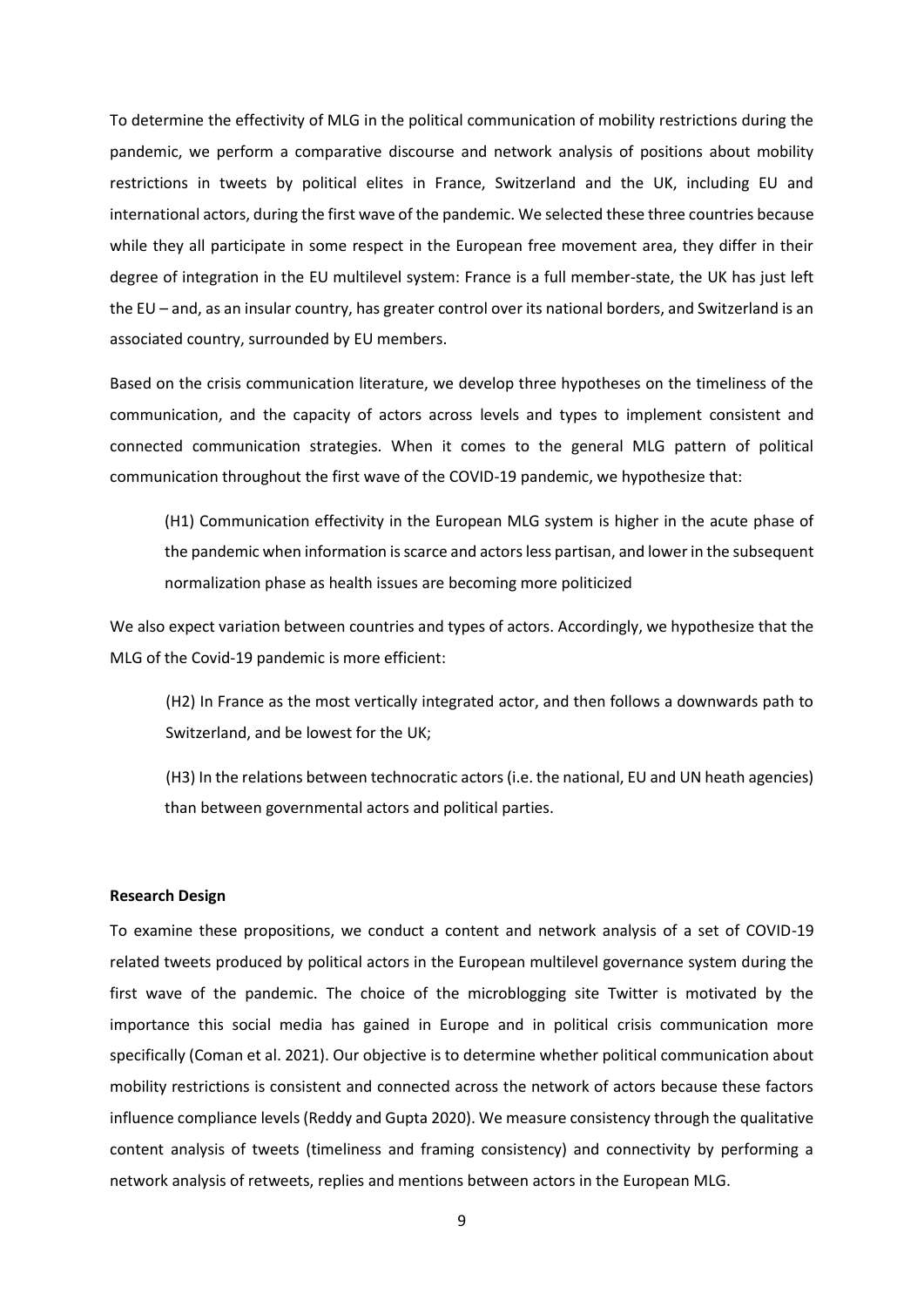*Actors***.** To build our discourse and actors network, we first identify the most prominent actors in charge of designing the strategical response to the pandemic at the highest national, European and international levels in France, the United Kingdom, Switzerland, the European Union and the United Nations. We selected actors from the executive branch (heads of state and governments; interior, exterior and health ministries), the legislative branch (all major political parties), and top agencies in charge of coordinating and implementing the new mobility directives (police and border agencies as well as health agencies). Overall, we identified 65 actors across countries, levels, and types<sup>6</sup>.

*Discourse***.** We collected all tweets from these 65 actors for the period included between January 1st and August 31st 2020. To retrieve the tweets, we used the Twitonomy<sup>7</sup> analytics and management tool which we cross-referenced with the Twitter standard search application programming interface (API). Our initial search consisted of a general tweet scraping for all actors in our database. We then first identified COVID related tweets by looking for tweets that included the mentions "Corona", "Covid" or "2019-nCov". But because public health tweets about COVID-19 are designed to inform and convince, many tweets on topic do not include direct "COVID-19" reference. To capture those tweets, we further built an extensive search dictionary from the empirical data. Using this dictionary allowed us to identify a much wider number of COVID-19 related tweets (almost double the initial number), making the dataset more comprehensive.

We extracted and stored the text and metadata of the tweets using the timestamp, unique ID, number of likes, retweets and user profile information including place of origin and followers. We coded tweets both in English and French and removed all tweets in other languages from the dataset. This is especially relevant for the case of Switzerland where the same tweet often exists in German and/or Italian language. Overall, we identified 80 057 tweets for the period out of which 40 923 were marked as COVID related (51%).

*Data preprocessing.* This research is interested specifically in the subset of tweets that discuss mobility restrictions. So as a preparatory step for the formal coding of tweets, we first manually coded a general category for each tweet<sup>8</sup>: 8629 tweets (21% of the dataset) were identified as mobility related, in one of three categories of movement (international travel, domestic mobility and social distancing). As a specific preparation for the network analysis, we identified the source and target user for all tweets flagged as "retweets" and "replies". We also extracted all mentions of other twitter users in every tweet (identifiable by the use of the "@" symbol before the username), and similarly labeled both the

**.** 

<sup>6</sup> Annex 1 lists all actors.

<sup>7</sup> [www.twitonomy.com](http://www.twitonomy.com/)

<sup>8</sup> See annex 2 for categories of tweets.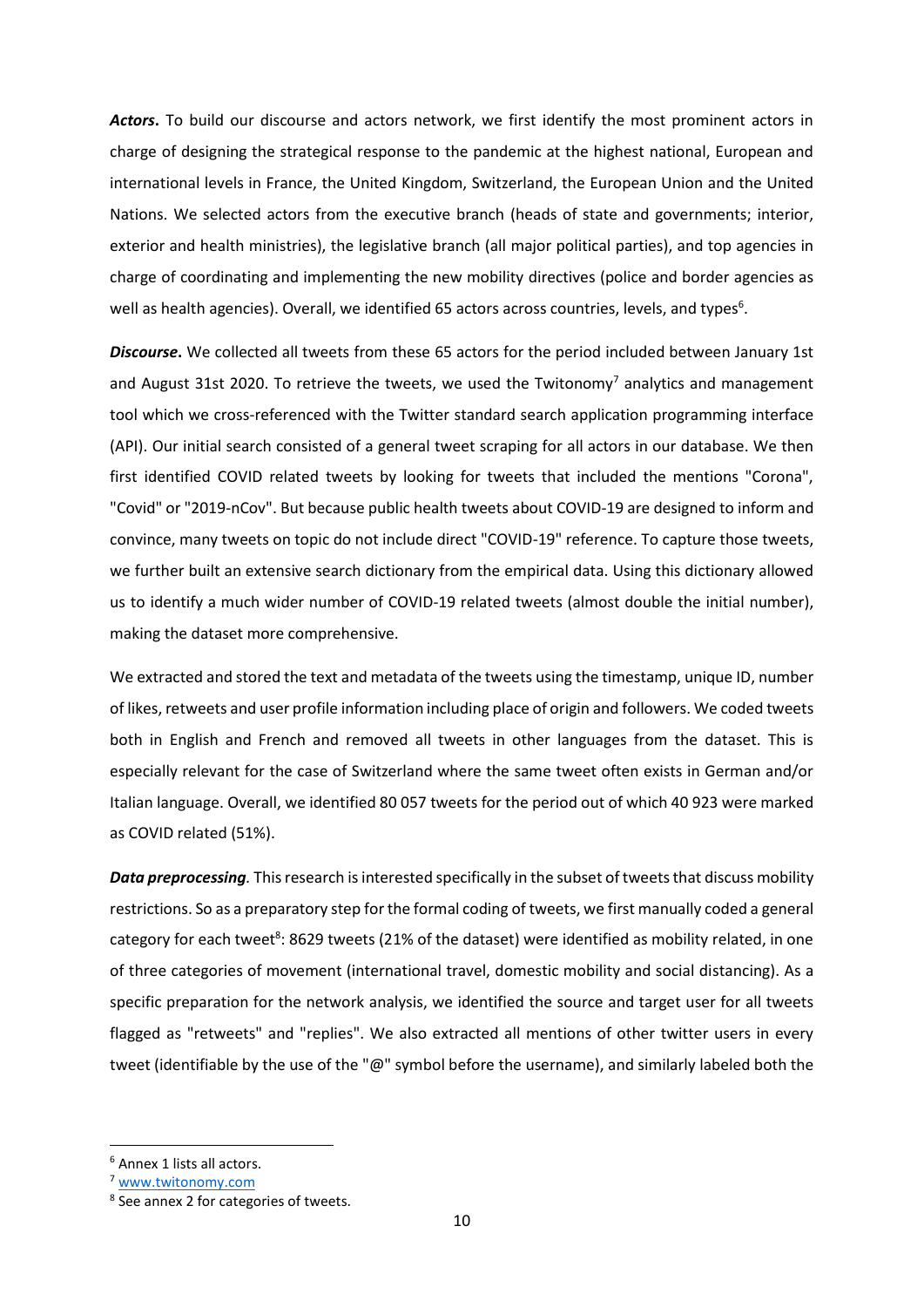source and target users for each pair of actors. As a final step, we transformed our wide data into long data to accommodate the requirements of network analysis.

*Data analysis*. The processed tweets were each individually coded by a team of three coders. The codebook was designed to identify in each tweet (1) the actor's position about mobility (encourages enhanced mobility v. encourages the limitation of mobility) and (2) the argument they use to justify their position, what we refer to as "frames" (managerial, political or identitarian)<sup>9</sup>. Over three series of inter-coder's reliability tests, the coders maintained an average kappa score of 0.75 for the coding of four different objects per tweet: general category, mobility subcategory, position and frame<sup>10</sup>.

We first look at the distribution of positions and frames through time to assess whether the political communication about mobility in the European MLG is timely and consistent with the dynamics of the crisis. We measure consistency through time by sequencing a time series of position and frames distribution across the period, which we compare with the number of new cases within our country cases.

We then measure actors' frame consistency by mapping and comparing the distribution of frames by actors across levels (national, European and international) and type (executive, legislative and top agency) for the two types of mobility measures (restriction and relaxation). Higher levels of consistency are associated with greater efficiency of the political communication in the network of actors.

Moving on to connectivity, we use network analysis to identify the intensity of relations between actors across levels and types. We extract the communication networks by analysing the retweets (RT), replies and mentions  $(\mathcal{Q})$ , and visualise them using the Gephi network analysis software. We use a directed network to represent the information flow between each pair of actors retweeted or mentioned, where the weighted edges between two actors represents the number of times they reference (RT or @) each other. The sender ("source") is said to have appropriated the message (RT) or included another user ("target") in the conversation (@). To determine the connectivity of the network, we look at the relations between the 65 institutional actors, in-group and cross-group. Higher vertical connectivity (between levels) suggests more coordination within the MLG network. Once again, more connectivity is associated with greater efficiency of political communication in the network.

## **Results and discussion**

**.** 

<sup>&</sup>lt;sup>9</sup> List of frames in annex 2.

<sup>&</sup>lt;sup>10</sup> Detailed kappa results in annex 3.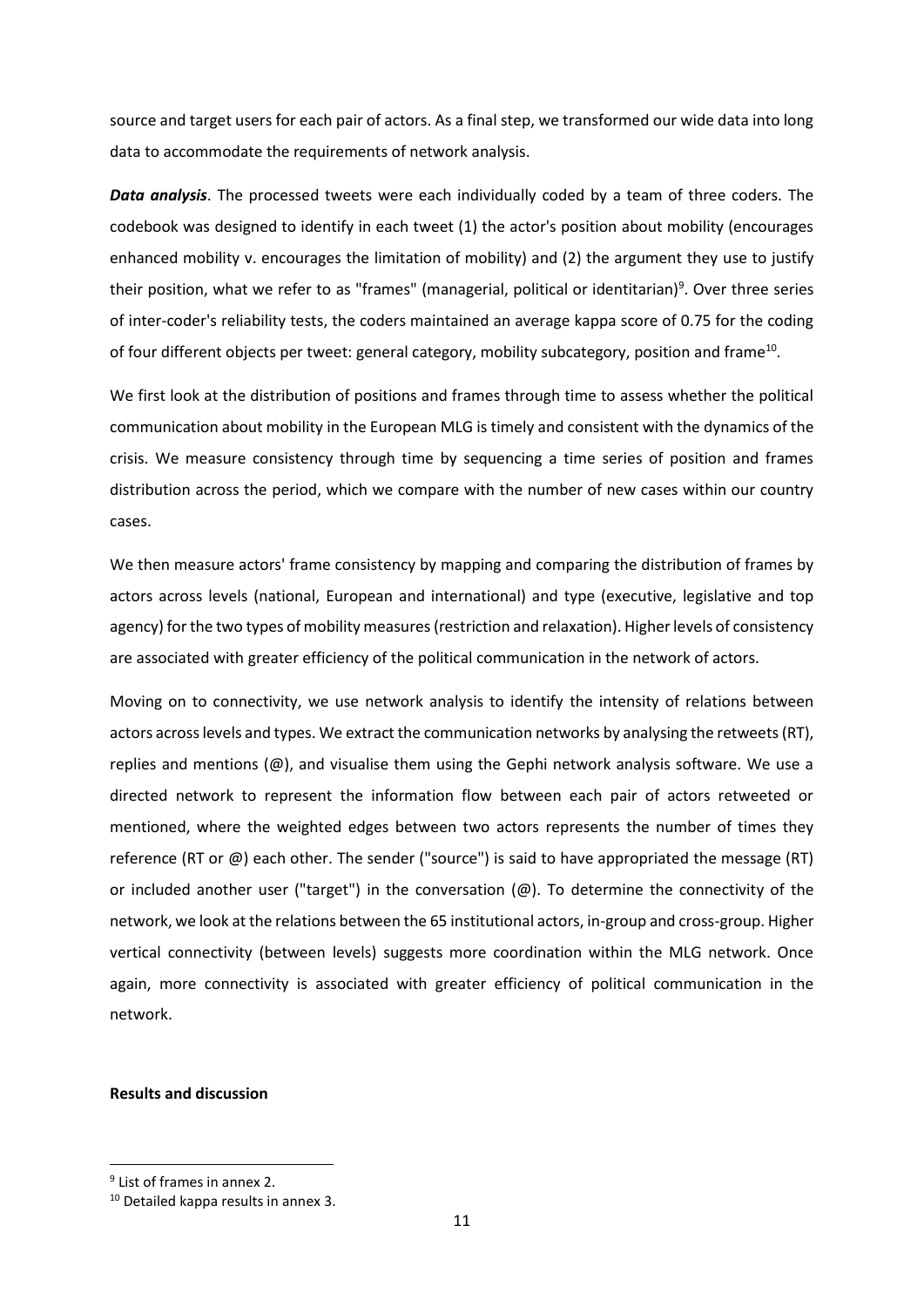#### Timeliness and sequencing

We submitted that communication efficiency reaches a peak early in the pandemic, before politicization of the issue takes over. The urgent nature of the crisis forces the actors into reacting with a limited, but forceful number of recommendations in order to deal with the most pressing issue of protecting the population against the new threat. Then, after this "honeymoon" phase where political decision-makers from all side converge on the course of action, and as new decisions bring more negative socio-economic impacts, communication become more conflictual as we enter a phase of politicization of the pandemic measures.

Looking at the data, we do see a clear temporal pattern emerge when it comes to the promotion of mobility restrictions. Figure 1 show the distribution of support (n = 4570) and opposition (n = 4060) across time, and its consistency with the cycle of increase – decrease – increase of new cases across the period. We find a significant peak of support for mobility restrictions around mid-March when the cases are rising and lockdowns are announced across our cases (March 12<sup>th</sup> for Switzerland, 13<sup>th</sup> for France and 24<sup>th</sup> for the UK). Then, we find support turning towards the relaxation of the measures as the peak of cases passes. However, this second phase is not so straightforward and from early May until the end of the period, the positions are almost equally distributed between support for keeping restrictions in place, and support for relaxing these restrictions. This mixed-message configuration shows important division and potential conflict within the network about how to move forward during the normalization phase. It can also create confusion among the population over which behavior to adopt as the peak of the crisis is passing. Overall, as expected by H1, we find a pattern of early rally, followed by a polarization of position, with no clear guidance emerging until the end of the period.

Importantly, political elites fail to increase communication levels at the start of the second wave of the pandemic which took off at the end of July. In fact, they maintained the low level of communication of the normalization phase even though infections were starting to peak again. In terms of timeliness, this means that they were already a step behind when the second round of lockdowns hit in the fall of 2020.

#### **Figure 1: Evolution of support for mobility restrictions and new cases per week (CH-FR-UK)**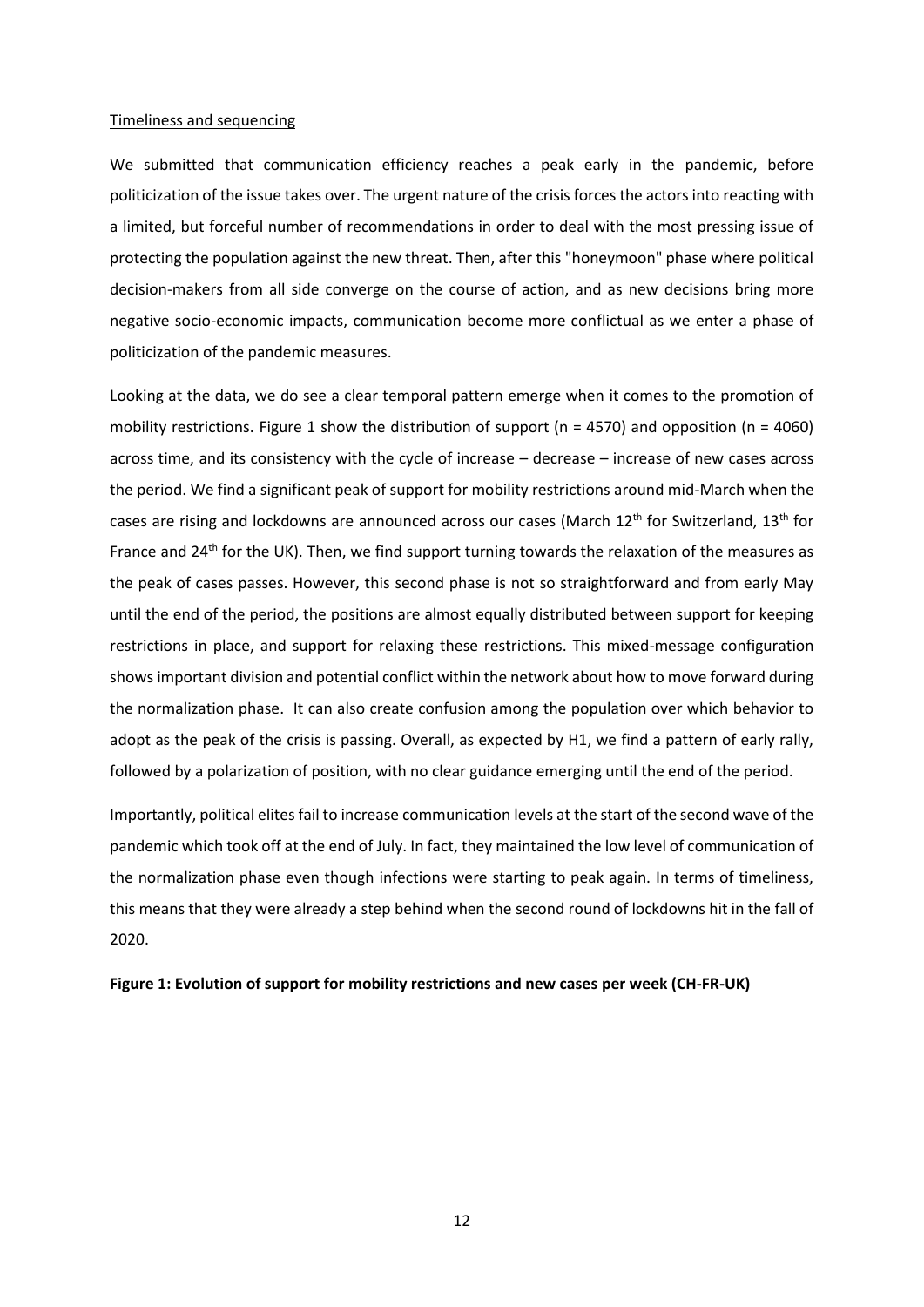

Looking further at connectivity patterns, we find a similar distribution of early strong connectedness between actors followed by a sharp decrease in interactions as the period progresses (n = 2778). To be the most effective, communication at the network level must be timely, sequenced and active. In the European MLG network of political communication over mobility restrictions during the pandemic, we find a strong initial response by the actors, coupled with good interaction and a coherent position. However, we also observe that that pass the peak, all "unity" indicators tend to drop. Overall, the network shows more conflict over measures and less activity as the crisis unfolds, which is in line with our first hypothesis.



**Figure 2: Number of connections between actors in the network per week (RT and @)**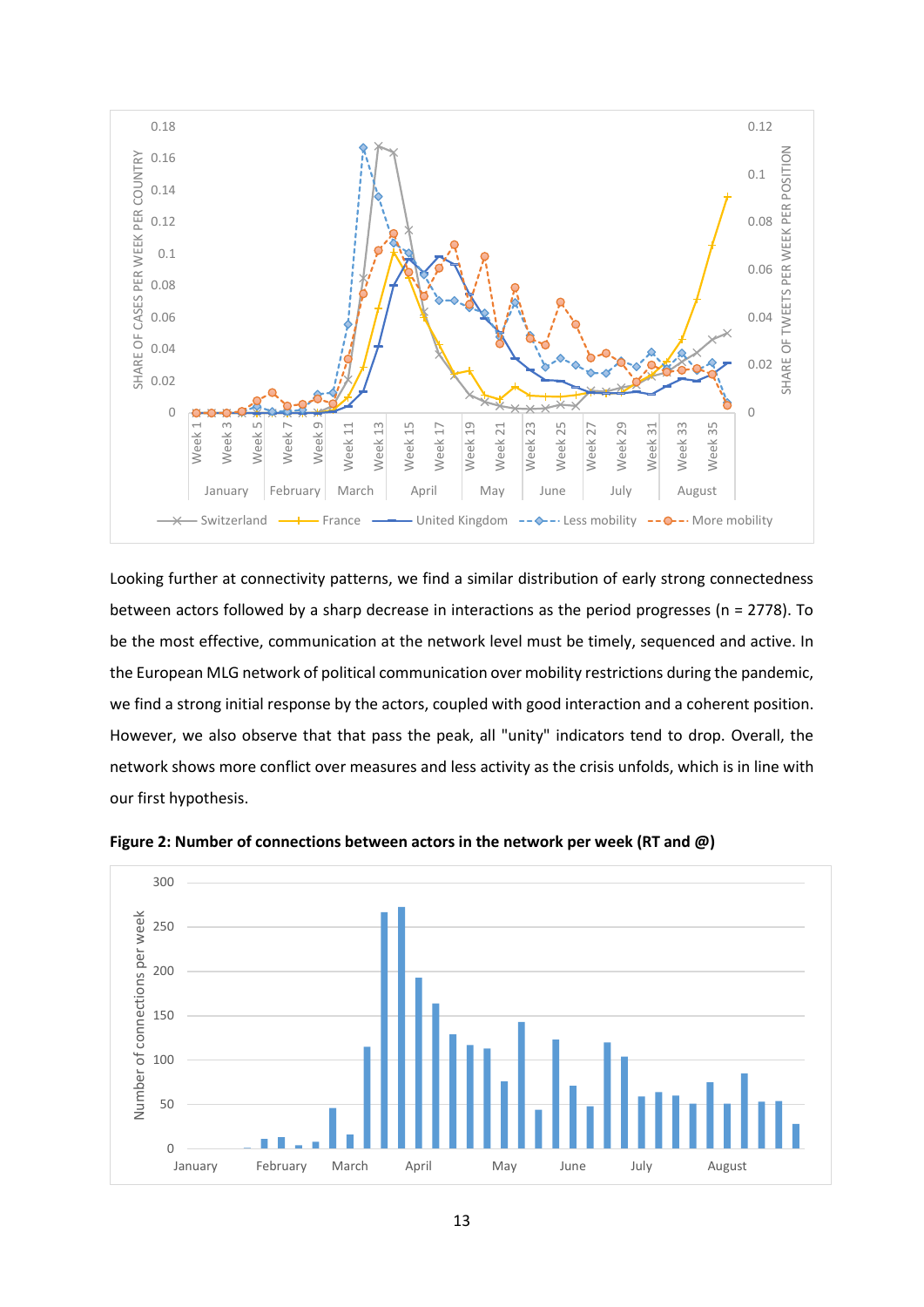#### Vertical network: consistence and connectivity across levels

We contend that effectivity varies across actors: the more actors are integrated in the European MLG, the more consistent and connected their communication should be with the rest of the network. To test for consistency, we compare the distribution of frames supporting mobility restriction/relaxation for each actor. The more actors use a similar distribution of frame, the more consistent they are with each other. Vertical cohesion indicates effective communication across levels of governance. Horizontal cohesion points to a disconnect between levels, where actors' discourses run parallel rather than reverberate and strengthen each other.

Looking at the distribution of frames between actors (which frames actors use to justify their position), we find many similarities between all actors in our network. The two most used frames for all actors are health protection and solidarity. The latter also vary according to the level: countries have a majority of national solidarity frames, the EU presents more European solidarity frames, and the UN's identity frames use is dominated by international solidarity frames. This variation is nevertheless consistent with the actor's level: each actor puts forward its own version of identity and solidarity, but the principle remains the same.

In terms of MLG, however, these findings also show the predominance of national frames of belonging over European and international ones. In the context of measuring limitations of mobility and the freedom of movement in Europe, the weakness of European solidarity frames both in the messages supporting and those relaxing mobility measures corroborates the predominance of the national of the national sense of belonging across countries' political elites. While this finding applies to all three countries, it is interesting to note that Switzerland's political elites, despite freedom of movement being strongly politicized domestically, mobilize the frame of European solidarity more frequently than France, which, according to our expectations, as a full EU member state should be the most Europeanized one in terms of MLG. At the same time, Swiss political elites emphasize much more often the national solidarity frame, whereas French elites tend to privilege more neutral political frames of civic duty.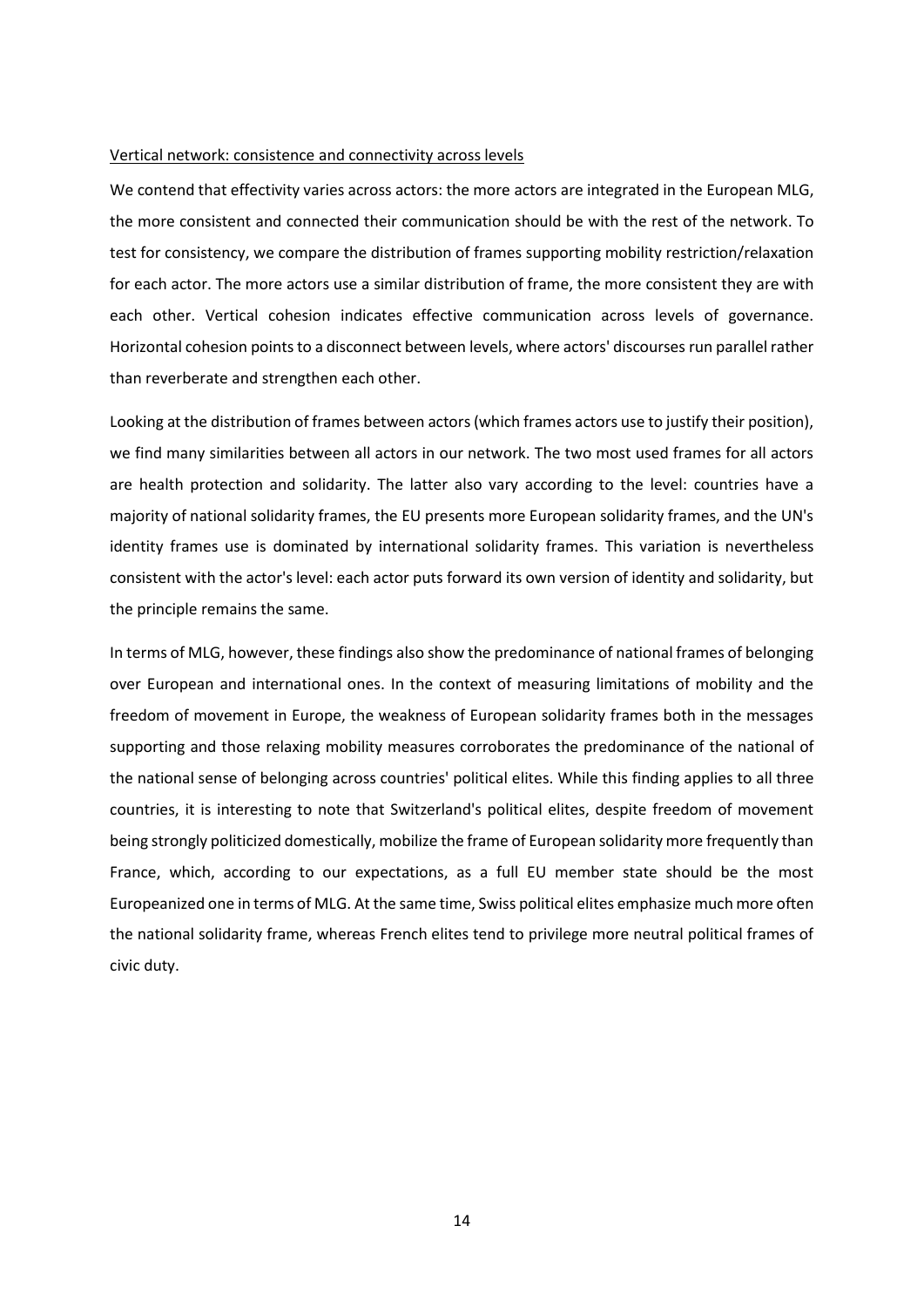**Figure 3: Distribution of frames by actors**



The second variable used to study effective governance is the network connectivity, which we test by investigating the structure of actors' interactions on the issue of mobility. We do so by looking at the modularity of the network, which is a measure of the strength of division of a network into communities. A network with high modularity has dense connections between actors within communities, but sparse connections between actors in different communities.

Figure 4 shows the network modularity for the totality of actors in our network. The nodes represent the actors: their size shows their degree centrality (overall importance in the network) and their color illustrate the community to which they belong. The edges are weighted according to the frequency of connection between actors, and they are colored according to the source of the connection. The overall modularity score of the network is high at 0.712 (on a scale from 0 to 1). This indicates that communities are strongly connected inwards but scarcely connected between each other. The main component of the network is made out of 5 communities almost perfectly intersecting with our cases (UN, EU, CH, F and UK). In this network, outwards connections only make up 2% of the network (62 out of 2840 links). The most connected cases are the UN and the EU (42 links). On the other hand, three pairs of cases are not connected at all (CH-UN; FR-UK and EU-UK).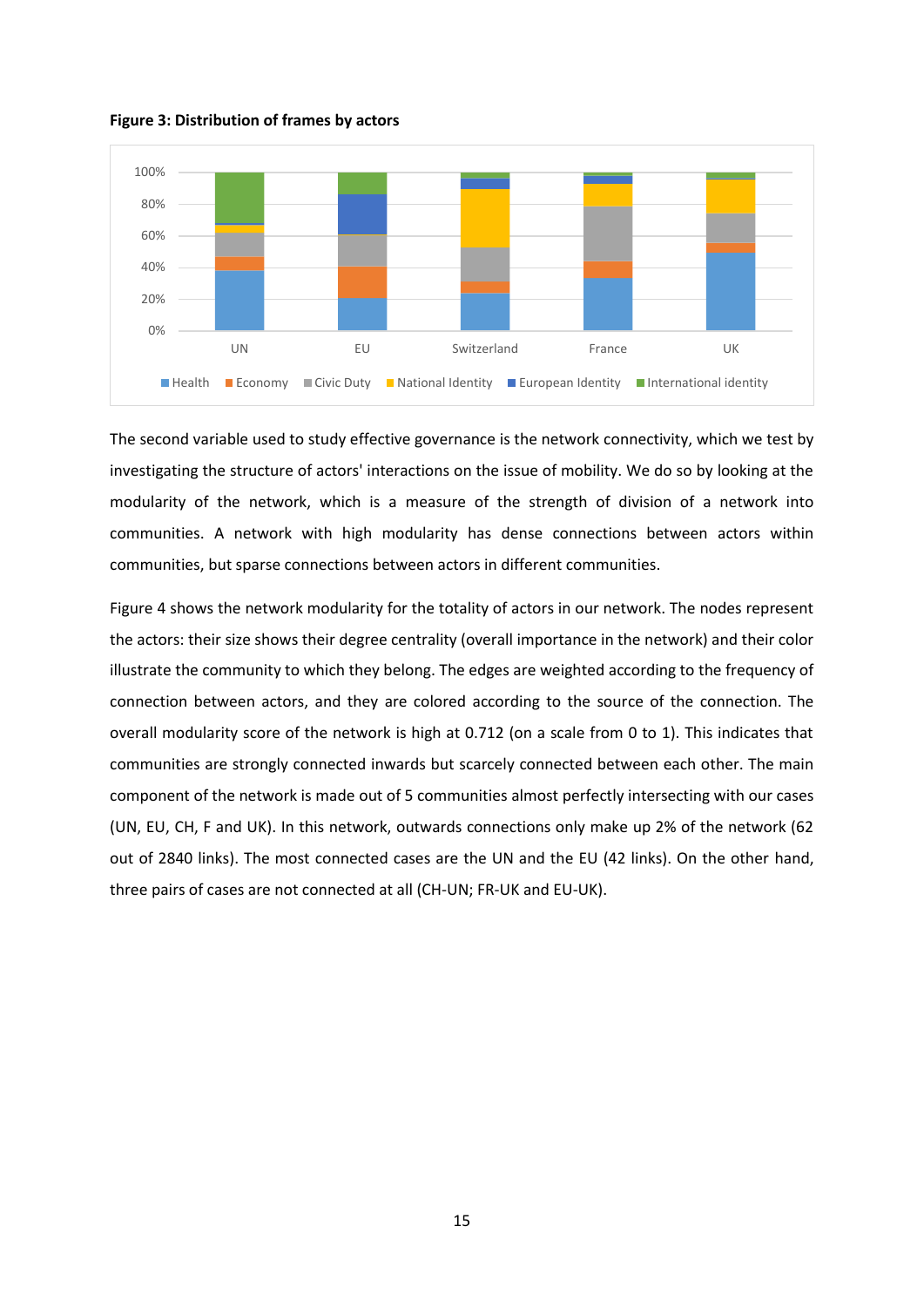**Figure 4: Modularity in the discourse COVID-19 mobility network**



In terms of MLG, these findings show very weak connections between the different levels of governance. This is true across all actors, so we don't find a significant variation between countries despite different levels of supranational integration. France, the most europeanised country in our sample – counts only 6 outside connections (4 towards the EU) on a total of 704, which is equally weak both vertically and horizontally as Switzerland (7 out of 219) and the UK (1 out of 852).

Our findings on vertical efficiency of the European MLG are mitigated: whereas inter-level substantial coherence is quite strong, inter-level connectivity is extremely low, even for parties which share high institutional and political integration such as France and the EU. Our findings suggest an uncoordinated vertical MLG, where similar discourses run parallel to each other, wasting the messenger's resources and burdening citizen with excessive information.

### Horizontal network: consistency and connectivity across types

Our third hypothesis suggest that MLG of crisis communication is more efficient in the relations between technocratic actors – i.e. the national, EU and UN heath agencies, than between governmental actors and political parties. The disaggregation of the data across different types of actors at the three level of governance confirms this hypothesis. When it comes to consistency, and perhaps not surprisingly, technocratic actors – the health agencies – are the most consistent in their communication, and almost exclusively use the managerial frame (Table 2). Government leaders also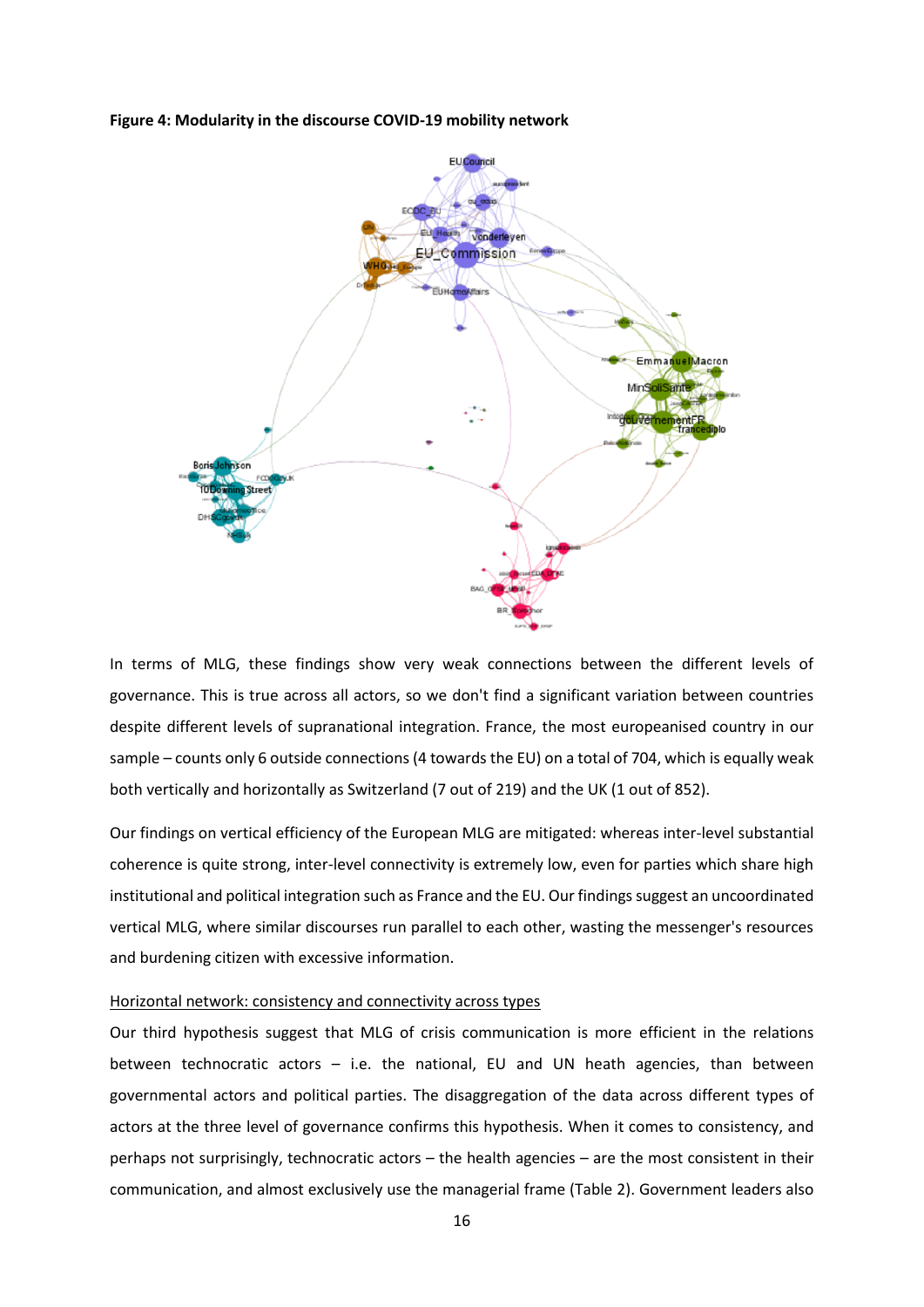show a relatively strong attachment to the managerial frame (Table 3), but include a much more identitarian discourse as well. Legislative actors however, show more divergence across countries and political families, and the discourse is less concentrated around health (27% of the time, compared to 32% for heads of state and 60% for health agencies (Table 4).

|                          | <b>Health</b><br>protection | <b>Economic</b><br>costs | <b>Civic</b><br>duty | <b>National</b><br>solidarity | European<br>solidarity | Inter.<br>solidarity | N   |
|--------------------------|-----------------------------|--------------------------|----------------------|-------------------------------|------------------------|----------------------|-----|
| @WHO                     | 0.51                        | 0.08                     | 0.03                 | 0.07                          | 0.00                   | 0.31                 | 291 |
| @WHO<br><b>Europe</b>    | 0.48                        | 0.04                     | 0.06                 | 0.07                          | 0.1                    | 0.25                 | 108 |
| @ECDC EU                 | 0.59                        | 0.09                     | 0.11                 | 0.01                          | 0.19                   | 0.00                 | 88  |
| @BAG OFSP<br><b>UFSP</b> | 0.54                        | 0.02                     | 0.42                 | 0.02                          | 0.00                   | 0.00                 | 50  |
| @Sante<br>prevention     | 0.68                        | 0.00                     | 0.20                 | 0.12                          | 0.00                   | 0.00                 | 25  |
| @NHSuk                   | 0.79                        | 0.01                     | 0.13                 | 0.08                          | 0.00                   | 0.00                 | 266 |

## **Table 2: Health agencies**

\*\*highlighted cells represent the highest share of frame for each actor

## **Table 3: Head of state/government**

|                            | <b>Health</b><br>protection | <b>Economic</b><br>costs | <b>Civic</b><br>duty | <b>National</b><br>solidarity | European<br>solidarity | Inter.<br>solidarity | N   |
|----------------------------|-----------------------------|--------------------------|----------------------|-------------------------------|------------------------|----------------------|-----|
| @vonderleyen               | 0.30                        | 0.23                     | 0.03                 | 0.00                          | 0.33                   | 0.11                 | 64  |
| @euco<br>president         | 0.07                        | 0.27                     | 0.07                 | 0.00                          | 0.27                   | 0.33                 | 15  |
| @BR_Sprecher               | 0.41                        | 0.19                     | 0.24                 | 0.11                          | 0.03                   | 0.02                 | 63  |
| @Emmanuel<br><b>Macron</b> | 0.30                        | 0.02                     | 0.20                 | 0.35                          | 0.10                   | 0.03                 | 60  |
| @BorisJohnson              | 0.53                        | 0.08                     | 0.32                 | 0.07                          | 0.00                   | 0.00                 | 173 |

## **Table 4: Political Parties**

| Party            | <b>Health</b><br>protection | <b>Economic</b><br>costs | Civic duty | <b>National</b><br>solidarity | European<br>solidarity | Inter.<br>solidarity | N   |
|------------------|-----------------------------|--------------------------|------------|-------------------------------|------------------------|----------------------|-----|
| @MoDem           | 0.32                        | 0.14                     | 0.18       | 0.28                          | 0.08                   | 0.01                 | 79  |
| @EPPGroup        | 0.10                        | 0.43                     | 0.03       | 0.03                          | 0.35                   | 0.05                 | 60  |
| @Conservatives   | 0.53                        | 0.11                     | 0.20       | 0.16                          | 0.00                   | 0.00                 | 238 |
| @lesRepublicains | 0.40                        | 0.31                     | 0.15       | 0.12                          | 0.02                   | 0.00                 | 121 |
| @FranceInsoumise | 0.37                        | 0.14                     | 0.07       | 0.32                          | 0.02                   | 0.08                 | 122 |
| @GUENGL          | 0.11                        | 0.17                     | 0.17       | 0.03                          | 0.31                   | 0.63                 | 35  |
| @RNational_off   | 0.36                        | 0.15                     | 0.15       | 0.31                          | 0.04                   | 0.00                 | 193 |
| @UDCch           | 0.24                        | 0.28                     | 0.04       | 0.44                          | 0.00                   | 0.00                 | 25  |
| @GreensEFA       | 0.07                        | 0.05                     | 0.12       | 0.02                          | 0.37                   | 0.37                 | 41  |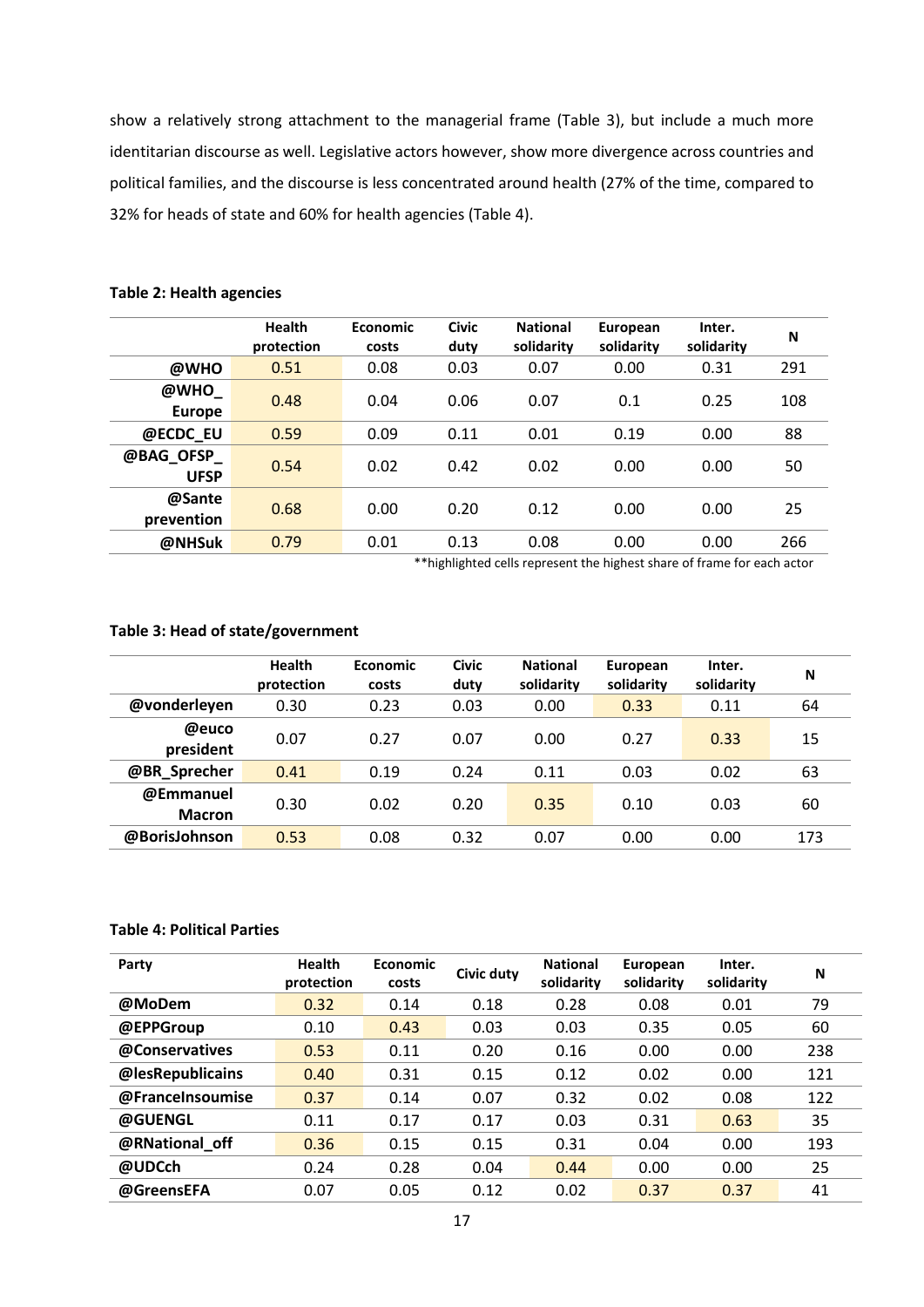| @enmarchefr      | 0.39 | 0.09 | 0.22 | 0.24 | 0.05 | 0.02 | 271 |
|------------------|------|------|------|------|------|------|-----|
| @LibDems         | 0.33 | 0.10 | 0.09 | 0.20 | 0.02 | 0.26 | 152 |
| @RenewEurope     | 0.09 | 0.38 | 0.13 | 0.04 | 0.30 | 0.07 | 56  |
| @PLR Suisse      | 0.15 | 0.20 | 0.15 | 0.20 | 0.25 | 0.05 | 20  |
| @socialistesAN   | 0.29 | 0.27 | 0.13 | 0.25 | 0.03 | 0.02 | 91  |
| @UKLabour        | 0.50 | 0.16 | 0.10 | 0.19 | 0.00 | 0.04 | 68  |
| @TheProgressives | 0.13 | 0.28 | 0.07 | 0.02 | 0.24 | 0.26 | 46  |

When it comes to connectivity between actors of the same type across levels, we find a higher proportion of outreach from health agencies than both other types of actors. Health agencies cross national and organizational lines almost 20% of the time by connecting with other health agencies (40 connections out of 248 in total). The closer the agency, the stronger the connection: while the WHO, WHO Europe and ECDC EU share most of the connections, the other agencies remain largely outside of the network. The situation in even worse among heads of the executive (4 connections between Ursula von der Leyen and Charles Michel) and political parties (only 2 connections overall between the Modem and Renew Europe). This complete lack of connectivity is surprising because many of these actors share ideological positions and could use the reinforcement of other similar actors to push their agenda across Europe. This is especially true when such obvious bridges exist between national and European (or Europeanist) parties.



**Figure 5: Number of connections with other actors of the same type, by health agency** 

As expected by hypothesis 3, the more consistent and connected actors are the non-political, institutional health agencies. But if they are strongly convergent in their discourses almost entirely centered around health protection framing, they remain comparatively modestly connected between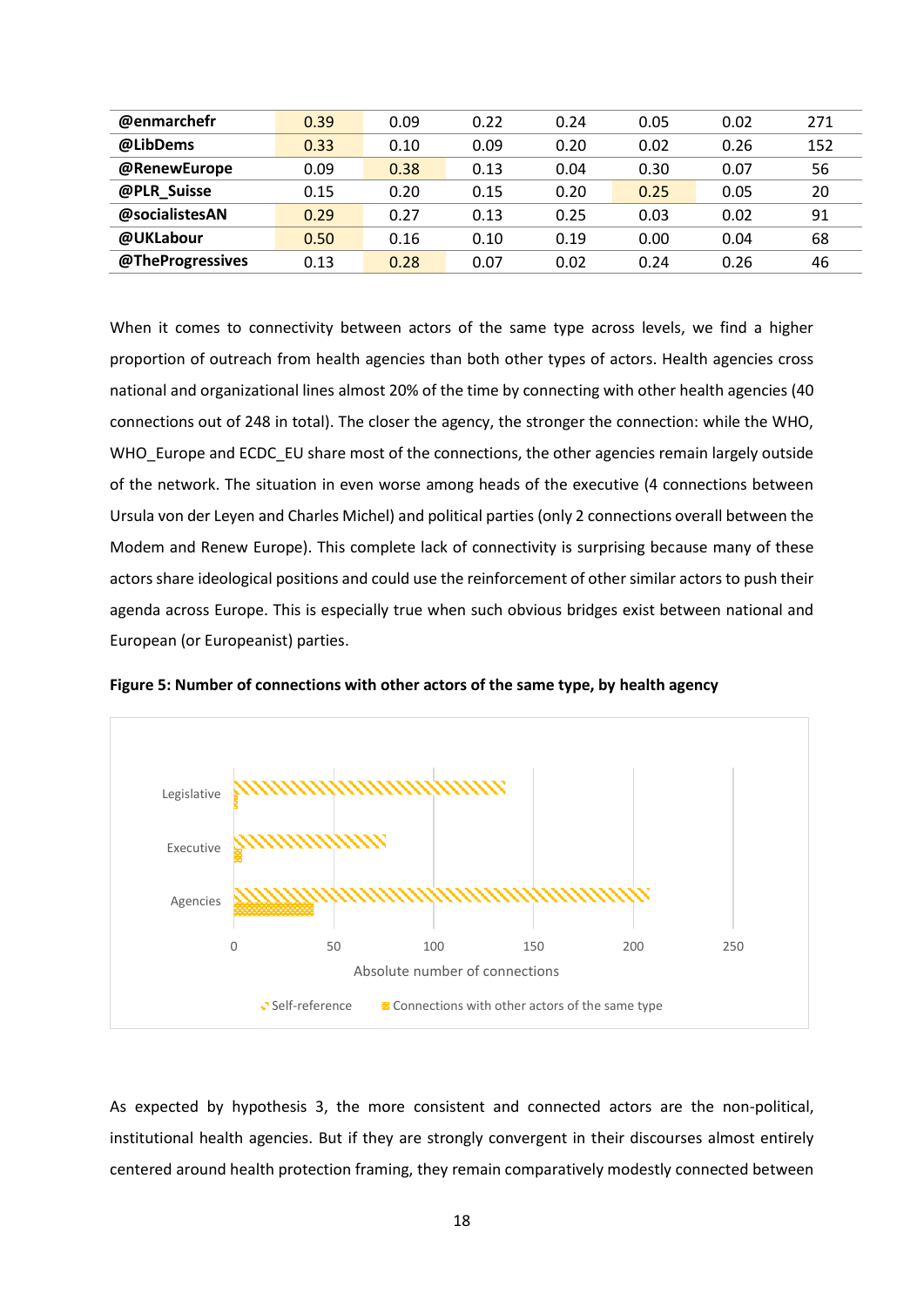themselves across levels. The only exception is when there is an actor who can provide an institutional bridge between two agencies, such as the WHO\_Europe for the UN and the EU.

#### **Conclusion**

Two central findings flow from this analysis of political elites' communication via the social media platform twitter during the first wave of the Covid 19 pandemic in Europe.

Firstly, political elites from the executive and legislative branch and across levels of governance have converged in a highly managerial framing of the mobility restrictions imposed to counter the pandemic. The main argument invoked to justify both restrictions and relaxations is health protection. This provides for a strong degree of consistency, which, from the point of view of crisis communication, is seen as conducive to effective political responses. The crossing of political communication data with infection rates also show that this political communication occurred in a relatively timely manner in the acute phase of the first wave of the pandemic. However, this timeliness decreases over time and political elites have failed to anticipate the onset of the second wave starting in July 2020.

The relatively high consistency focused on the managerial health frame is stronger for health agencies and heads of government than for political parties, but still also the latter have overall stuck to this framing, thereby providing for a relatively low level of politicization. Beyond health, the second most popular frame used in the political communication are arguments related to political community and solidarity, i.e. the identity frames. In this regard, we find more variation across our levels of analysis. From the perspective of MLG in Europe, our findings corroborate what other scholars studying policymaking during the pandemic have coined "coronationalism" (Bouckaert et al. 2020). When it comes to identity frames, in all three countries it is the national community that serves as primary reference. Although the tweets analysed in this paper focus on mobility restrictions which, in so-far as they concern national borders, imply also a major blow for the key principle of freedom of movement in the European Union, French political elites are not more "European" when referring to political community and solidarity than their Swiss and UK counterparts. The European identity frame only prevails in the political communication of the EU actors, while the European Council President Michel shows also a strong sense of international solidarity which is otherwise only shared by UN actors.

Secondly, the relatively strong discursive consistency around the managerial health frame is not matched by our additional measure of effective MLG, actor connectivity. Overall, we find very little connectivity between actors outside of their respective level or type. National actors concentrate on their domestic network and they don't use international or European platforms to boost their messages. The same is also true the other way around: European actors do not seek to penetrate the national discourse in member-states or associated states. Even the international sphere, which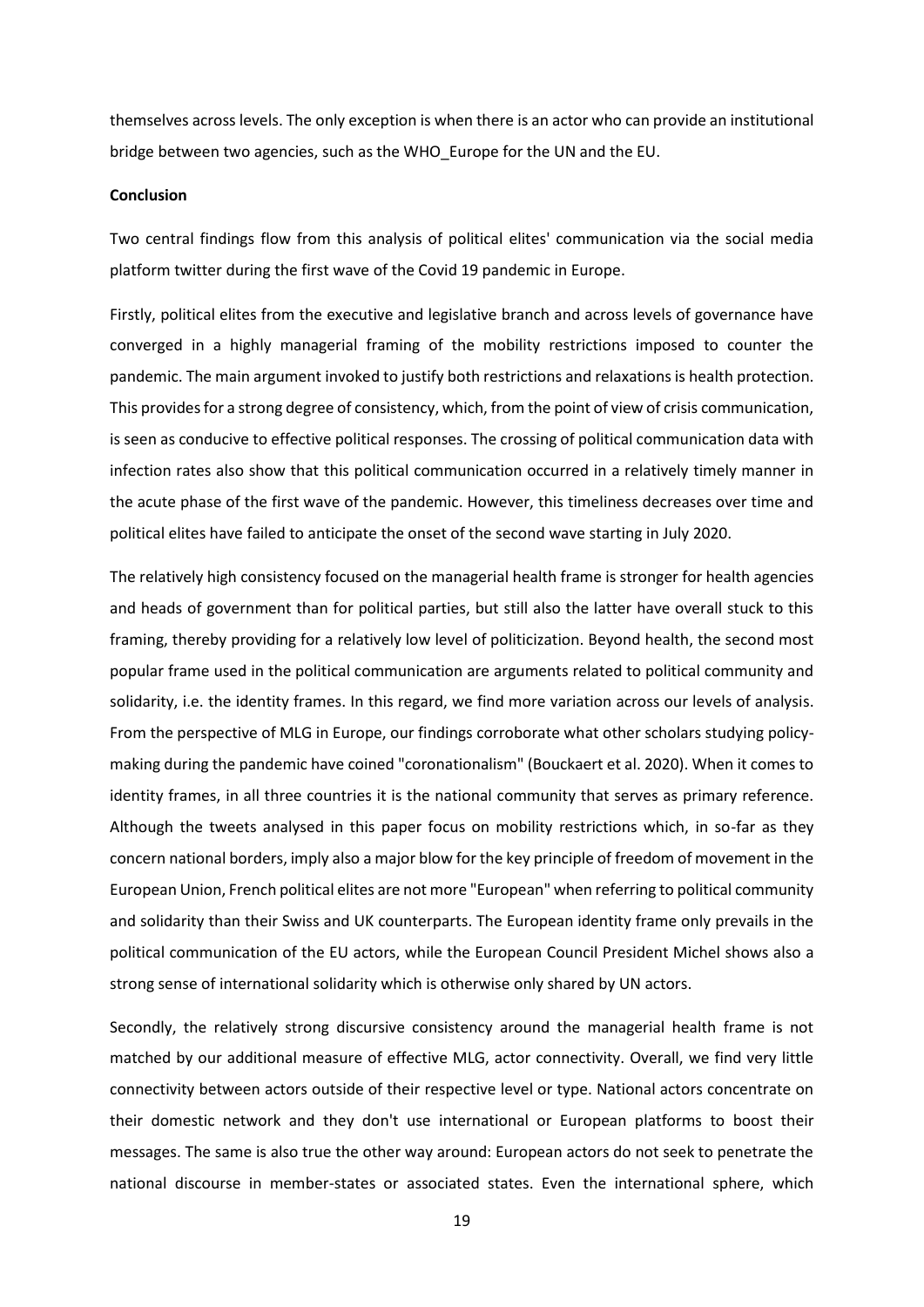comprises of the sum of national actors seems uninterested in bridging the different levels of governance, despite repeated calls to solidarity. In other words, consistency of the discourse does not translate into practices of cooperation in the communication strategy.

Interaction is also limited between types of actors, that is to say political parties, agencies and heads of states. Actors do not make the somewhat easy step of connecting together on social media, despite ideological closeness, shared goals and plenty of potential influence to tap in. Again, this shows that national actors don't see the gains in fostering connectivity at the European and international level. This could explain some of the lateness in reacting to the common threat at the beginning of the pandemic, or even failures to implement supranational policies (early regulation of mobility in the Schengen space for example). Of course, twitter is not the sole platform where these actors may create interactions.

But in a crisis that is simultaneously unfolding online and on the ground, this lack of connectivity on one of the most popular social media platforms across the world presents as a failed opportunity to use technological tools to foster multilevel governance and devise a comprehensive crisis communication strategy, which could go a long way in improving health outcomes.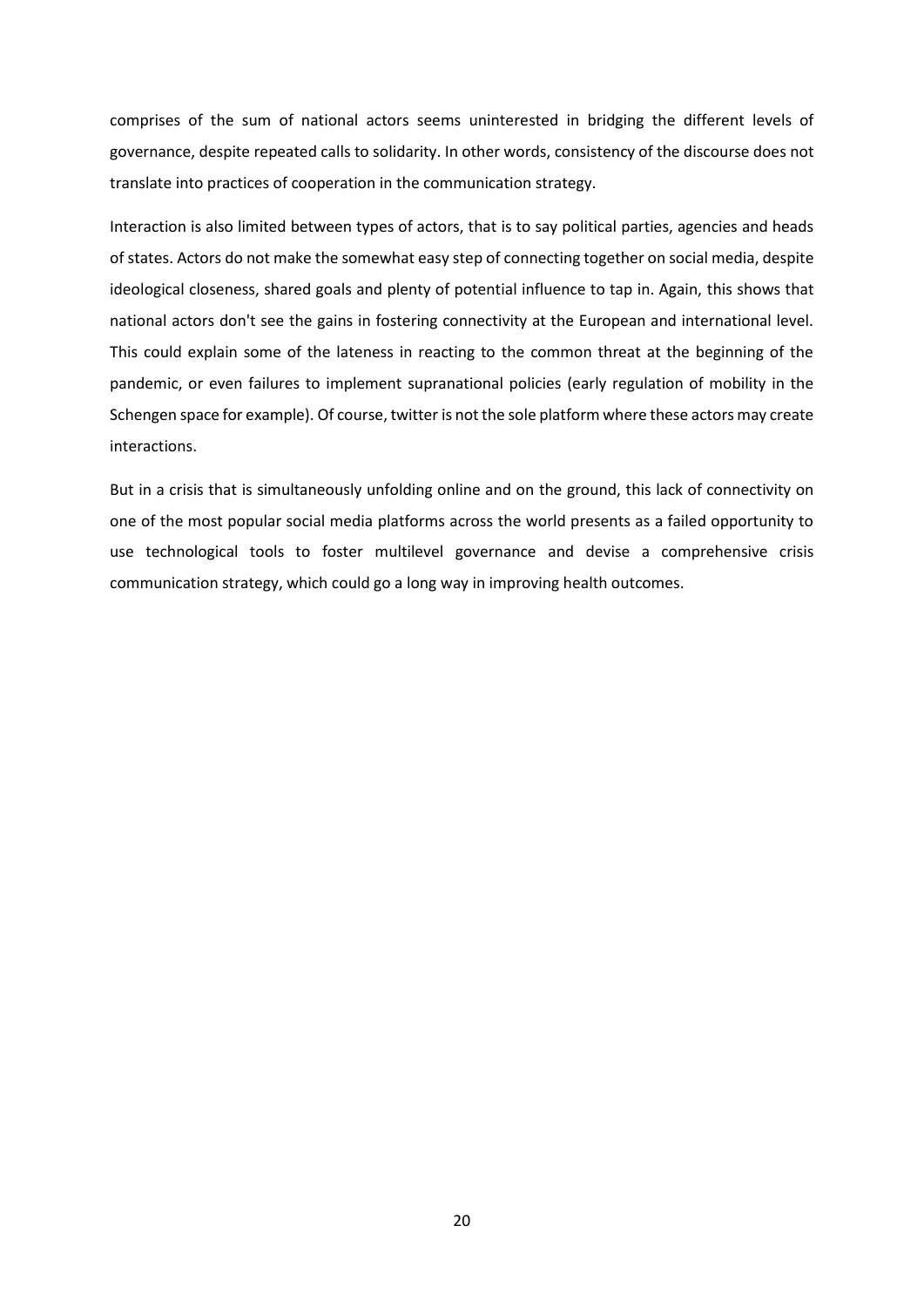# **References**

Abd-Alrazaq, Alaa, Dari Alhuwail, Mowafa Househ, Mounir Hamdi, et Zubair Shah. 2020. « Top Concerns of Tweeters During the COVID-19 Pandemic: Infoveillance Study ». Journal of Medical Internet Research 22 (4). [https://doi.org/10.2196/19016.](https://doi.org/10.2196/19016)

Ansell, C., Boin, A. and Keller, A. (2010), Managing Transboundary Crises: Identifying the Building Blocks of an Effective Response System. Journal of Contingencies and Crisis Management, 18: 195- 207.<https://doi.org/10.1111/j.1468-5973.2010.00620>

Bekalu, Mesfin A, Dhriti Dhawan, Rachel McCloud, Ramya Pinnamaneni, et Kasisomayajula Viswanath. 2021. « Adherence to COVID-19 mitigation measures among American adults: the need for consistent and unified messaging ». Health Education Research 36 (2): 178‑91. [https://doi.org/10.1093/her/cyab002.](https://doi.org/10.1093/her/cyab002)

Bongardt, Annette and Torres, F., 2020. Lessons From the Coronavirus Crisis for European Integration. Intereconomics, 55(3), pp.130-131.

Bouckaert, Geert, Davide Galli, Sabine Kuhlmann, Renate Reiter, et Steven Van Hecke. 2020. « European Coronationalism? A Hot Spot Governing a Pandemic Crisis ». *Public Administration Review* 80 (5): 765-73. [https://doi.org/10.1111/puar.13242.](https://doi.org/10.1111/puar.13242)

CERC (2018)<https://emergency.cdc.gov/cerc/maunal/index.asp>

Coman, I.A., D. Elsheikh, M. Gregor, D. Lilleker and E. Novelli (2021) Introduction: Political communication, governance and rhetoric in times of crisis, in: Lilleker et al. (2021)

Coombs, Timothy W., & Holladay, Sherry J. (ed.) (2010), The Handbook of Crisis Communication, Hoboken, Blackwell Publishing,<https://DOI:10.1002/9781444314885>

Edelman, R. (2020). *Trust Imperative. [https://www.imf.org/external/pubs/ft/fandd/2020/06/pdf/richard-edelman-on-trust-during-the-](https://www.imf.org/external/pubs/ft/fandd/2020/06/pdf/richard-edelman-on-trust-during-the-COVID19-pandemic.pdf)[COVID19-pandemic.pdf](https://www.imf.org/external/pubs/ft/fandd/2020/06/pdf/richard-edelman-on-trust-during-the-COVID19-pandemic.pdf)*

2020 Edelman trust barometer spring update: trust and the coronavirus (2020, April)

Eldridge, Chad C. BSN, RN; Hampton, Debra PhD, MSN, RN, CENP, NEA-BC, FACHE; Marfell, Julie DNP, FNP-BC, FAANP Communication during crisis, Nursing Management (Springhouse): August 2020 - Volume 51 - Issue 8 - p 50-53 doi: 10.1097/01.NUMA.0000688976.29383.dc

Entman R (1993) Framing: Toward clarification of a fractured paradigm. *Journal of Communication* 43: 51–58.

Fraustino, Julia Daisy, Brooke Liu and Yan Jin. "Social Media Use during Disasters: A Review of the Knowledge Base and Gaps," Final Report to Human Factors/Behavioral Sciences Division, Science and Technology Directorate, U.S. Department of Homeland Security. College Park, MD: START, 2012.

Goniewicz, Krzysztof, Amir Khorram-Manesh, Attila J. Hertelendy, Mariusz Goniewicz, Katarzyna Naylor, et Frederick M. Burkle. 2020. « Current Response and Management Decisions of the European Union to the COVID-19 Outbreak: A Review ». *Sustainability* 12 (9): 3838. [https://doi.org/10.3390/su12093838.](https://doi.org/10.3390/su12093838)

Haman, Michael. 2020. « The Use of Twitter by State Leaders and Its Impact on the Public during the COVID-19 Pandemic ». Heliyon 6 (11): e05540[. https://doi.org/10.1016/j.heliyon.2020.e05540.](https://doi.org/10.1016/j.heliyon.2020.e05540)

Hootsuite & We Are Social (2021), "Digital 2021 France," retrieved from <https://datareportal.com/reports/digital-2021-united-kingdom?rq=uk>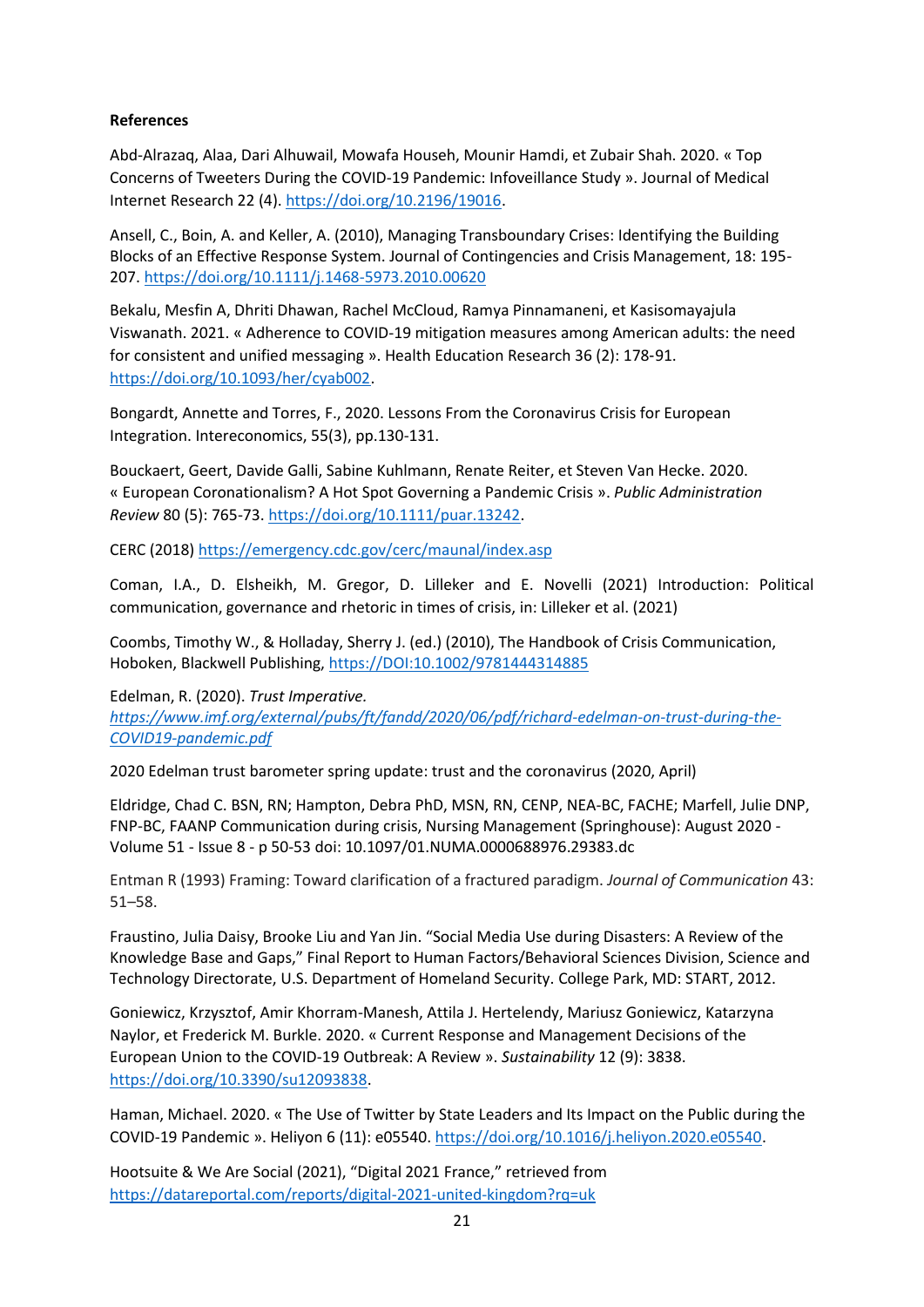Hootsuite & We Are Social (2021), "Digital 2021 Switzerland," retrieved from <https://datareportal.com/reports/digital-2021-switzerland>

Hootsuite & We Are Social (2021), "Digital 2021 United Kingdom," retrieved from <https://datareportal.com/reports/digital-2021-france>

Jetten, J., Reichner, S.D., Haslam, S.A., & Cruwys, T. (eds.) (2020) Together apart: The psychology of Covid-19. London: Sage.

Király, Orsolya, Marc N. Potenza, Dan J. Stein, Daniel L. King, David C. Hodgins, John B. Saunders, Mark D. Griffiths, et al. 2020. « Preventing Problematic Internet Use during the COVID-19 Pandemic: Consensus Guidance ». Comprehensive Psychiatry 100 (juillet): 152180. [https://doi.org/10.1016/j.comppsych.2020.152180.](https://doi.org/10.1016/j.comppsych.2020.152180)

Kusumasari, Bevaola, et Nias Phydra Aji Prabowo. 2020. « Scraping Social Media Data for Disaster Communication: How the Pattern of Twitter Users Affects Disasters in Asia and the Pacific ». Natural Hazards 103 (3): 3415‑35. [https://doi.org/10.1007/s11069-020-04136-z.](https://doi.org/10.1007/s11069-020-04136-z)

Lichtenstein, D. (2021) The EU: The story of a tragic hero and the 27 dwarfs, in: Lilleker et al (eds.) 2021.

Lilleker, Darren , Ioana A. Coman, Miloš Gregor, Edoardo Novelli (eds.) (2021) Political Communication and COVID-19: Governance and Rhetoric in Times of Crisis, Routledge

Limaye, Rupali Jayant, Molly Sauer, Joseph Ali, Justin Bernstein, Brian Wahl, Anne Barnhill, et Alain Labrique. 2020. « Building Trust While Influencing Online COVID-19 Content in the Social Media World ». The Lancet Digital Health 2 (6): e277‑78. [https://doi.org/10.1016/S2589-7500\(20\)30084-4.](https://doi.org/10.1016/S2589-7500(20)30084-4)

Lyall, C., & Tait, J. (2004). Foresight in a multi-level governance structure: Policy integration and communication. Science and Public Policy, 31(1), 27‑37. <https://doi.org/10.3152/147154304781780163>

Manoj, B.S. and Baker, A.H., 2007. Communication challenges in emergency response. *Communications of the ACM*, *50*(3), pp.51-53.

Noar, Seth M., et Lucinda Austin. 2020. « (Mis)communicating about COVID-19: Insights from Health and Crisis Communication ». *Health Communication* 35 (14): 1735-39. [https://doi.org/10.1080/10410236.2020.1838093.](https://doi.org/10.1080/10410236.2020.1838093)

Nord, L. and E.K. Olsson (2013) Frame, Set, Match! Towards a model of successful crisis rhetoric, Public Relations Inquiry 2(1), 79-94.

Purnat, T. D., Vacca, P., Czerniak, C., Ball, S., Burzo, S., Zecchin, T., ... & Nguyen, T. (2021). Infodemic signal detection during the COVID-19 pandemic: development of a methodology for identifying potential information voids in online conversations. JMIR infodemiology, 1(1), e30971.

Ratzan, Scott, Silvia Sommarivac, et Lauren Rauh. 2020. « Enhancing global health communication during a crisis: lessons from the COVID-19 pandemic ». *Publications and Research*, juin. [https://academicworks.cuny.edu/sph\\_pubs/265.](https://academicworks.cuny.edu/sph_pubs/265)

Reddy, B Venkatashiva1,; Gupta, Arti2 Importance of effective communication during COVID-19 infodemic, Journal of Family Medicine and Primary Care: August 2020 - Volume 9 - Issue 8 - p 3793- 3796 doi: 10.4103/jfmpc.jfmpc\_719\_20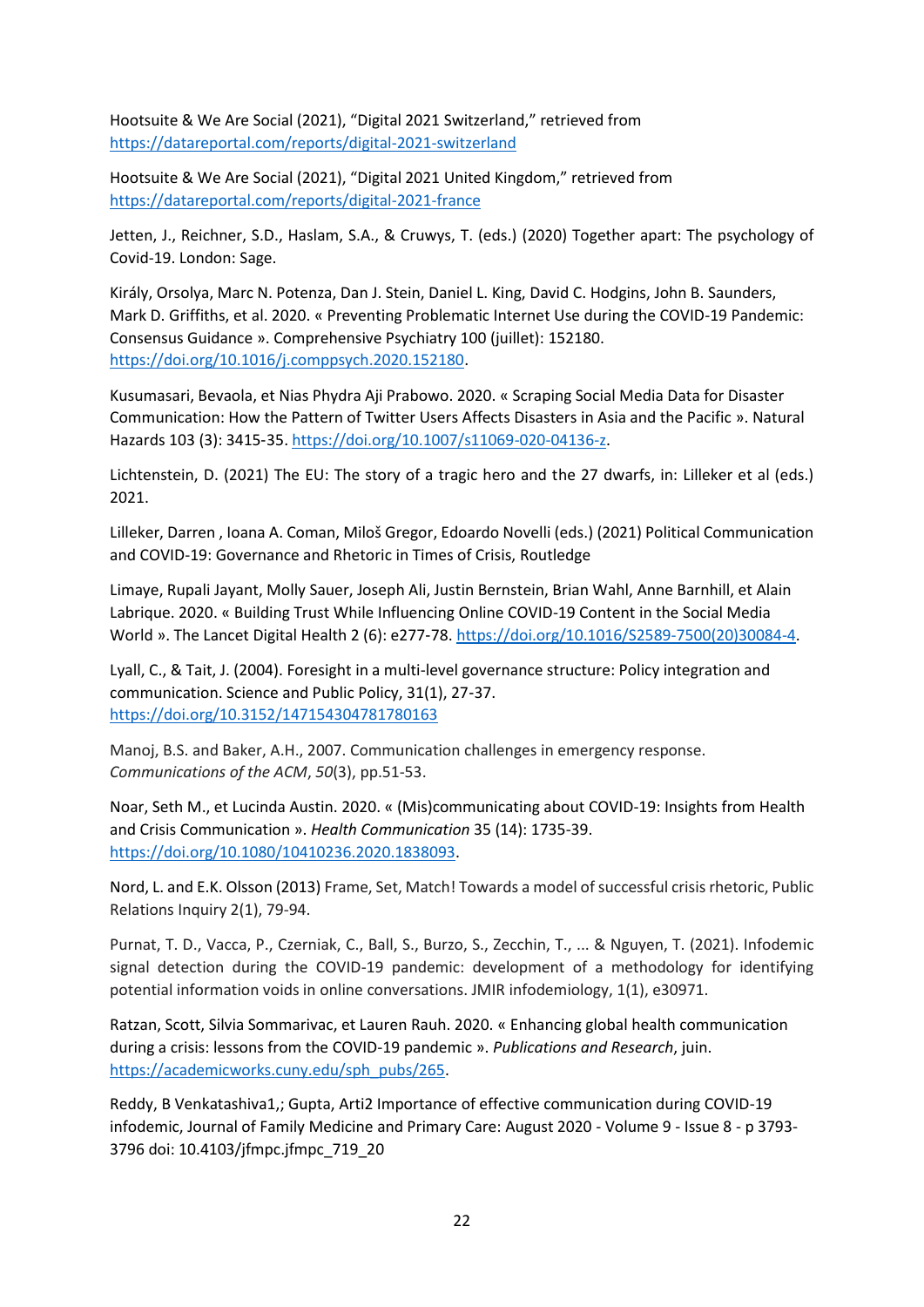Rein, M. and Schön, D. (1991) Frame-reflective Policy Discourse, in Wagner, P. et al. (eds.), Social Science and Modern State. National Experiences and Theoretical Crossroads, CUP 262-289.

Rufai, Sohaib R, et Catey Bunce. 2020. « World leaders' usage of Twitter in response to the COVID-19 pandemic: a content analysis ». Journal of Public Health 42 (3): 510‑16. [https://doi.org/10.1093/pubmed/fdaa049.](https://doi.org/10.1093/pubmed/fdaa049)

Schaik, Louise van, Knud Erik Jørgensen, et Remco van de Pas. 2020. « Loyal at once? The EU's global health awakening in the Covid-19 pandemic ». *Journal of European Integration* 42 (8): 1145-60. [https://doi.org/10.1080/07036337.2020.1853118.](https://doi.org/10.1080/07036337.2020.1853118)

Schmidt, Vivien A. 2008. « Discursive institutionalism: The explanatory power of ideas and discourse ». *Annual review of political science* 11.

Simon, Tomer, Avishay Goldberg, et Bruria Adini. 2015. « Socializing in emergencies—A review of the use of social media in emergency situations ». *International Journal of Information Management* 35 (5): 609-19. [https://doi.org/10.1016/j.ijinfomgt.2015.07.001.](https://doi.org/10.1016/j.ijinfomgt.2015.07.001)

Slaughter, Anne-Marie and Thomas N. Hale, "Transgovernmental Networks and multi-level governance", in Enderlein, Henrik, Sonja Wälti, et Michael Zürn. 2010. Handbook on Multi-Level Governance. Edward Elgar Publishing. [https://doi.org/10.4337/9781849809047.](https://doi.org/10.4337/9781849809047)

Song, Changsoo, et Jooho Lee. 2016. « Citizens' Use of Social Media in Government, Perceived Transparency, and Trust in Government ». Public Performance & Management Review 39 (2): 430‑53[. https://doi.org/10.1080/15309576.2015.1108798.](https://doi.org/10.1080/15309576.2015.1108798)

Sutton, Jeannette, Scott L. Renshaw, et Carter T. Butts. 2020. « COVID-19: Retransmission of Official Communications in an Emerging Pandemic ». *PLOS ONE* 15 (9): e0238491. [https://doi.org/10.1371/journal.pone.0238491.](https://doi.org/10.1371/journal.pone.0238491)

Vaughan, Elaine, et Timothy Tinker. 2009. « Effective Health Risk Communication About Pandemic Influenza for Vulnerable Populations ». *American Journal of Public Health* 99 (S2): S324-32. [https://doi.org/10.2105/AJPH.2009.162537.](https://doi.org/10.2105/AJPH.2009.162537)

Vliegenthart R and van Zoonen L (2011) Power to the frame: Bringing sociology back to frame analysis. *European Journal of Communication* 26(2): 101–115.

Wodak, Ruth, et Gilbert Weiss. 2005. « Analyzing European Union discourses: theories and applications ». *A new agenda in (critical) discourse analysis* 13: 121-35.

Wolff, Sarah, Ariadna Ripoll Servent, et Agathe Piquet. 2020b. « Framing immobility: Schengen governance in times of pandemics ». *Journal of European Integration* 42 (8): 1127-44. [https://doi.org/10.1080/07036337.2020.1853119.](https://doi.org/10.1080/07036337.2020.1853119)

Wolff, Sarah, et Stella Ladi. 2020. « European Union Responses to the Covid-19 Pandemic: adaptability in times of Permanent Emergency ». *Journal of European Integration* 42 (8): 1025-40. [https://doi.org/10.1080/07036337.2020.1853120.](https://doi.org/10.1080/07036337.2020.1853120)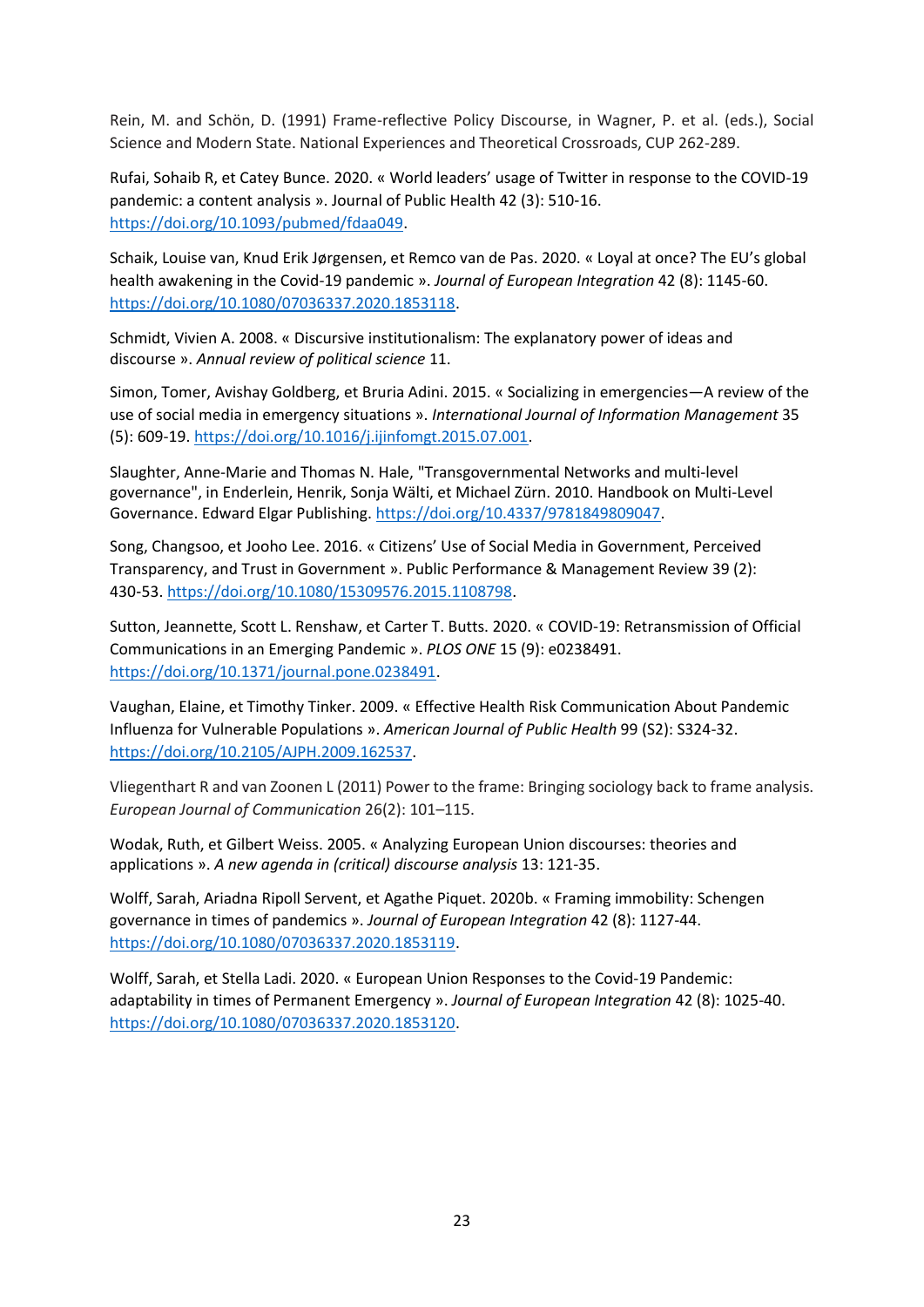# **ANNEX 1: LIST OF ACTORS**

| ID                      | Level     | <b>Type</b> | <b>Name</b>                                                                                 | <b>Twitter account</b> |
|-------------------------|-----------|-------------|---------------------------------------------------------------------------------------------|------------------------|
| $\mathbf{1}$            | EU        | Agency      | <b>FRONTEX</b>                                                                              | @Frontex               |
| $\mathbf{2}$            | EU        | Executive   | <b>EU External Action Service</b>                                                           | @eu_eeas               |
| 3                       | EU        | Executive   | DG Health and Food Safety                                                                   | @EU_Health             |
| 4                       | EU        | Executive   | DG Migration and Home Affairs                                                               | @EUHomeAffairs         |
| 5                       | EU        | Executive   | <b>European Commission</b>                                                                  | @EU_Commission         |
| 6                       | EU        | Executive   | <b>EU Council</b>                                                                           | @EUCouncil             |
| $\overline{\mathbf{z}}$ | EU        | Agency      | <b>EUROPOL</b>                                                                              | @Europol               |
| 8                       | EU        | Legislative | European Conservatives and reformists Group                                                 | @ecrgroup              |
| 9                       | EU        | Legislative | European's People Party                                                                     | @EPPGroup              |
| 10                      | EU        | Legislative | Group of the Greens/European free alliance                                                  | @GreensEFA             |
| 11                      | EU        | Legislative | Confederal Group of the European United Left - Nordic<br>Green Left                         | @GUENGL                |
| 12                      | EU        | Legislative | Renew Europe Group                                                                          | @RenewEurope           |
| 13                      | EU        | Legislative | Group of the Progressive Alliance of Socialists and<br>Democrats in the European Parliament | @TheProgressives       |
| 14                      | EU        | Executive   | <b>Charles Michel</b>                                                                       | @eucopresident         |
| 15                      | EU        | Executive   | Ursula von der Leyen                                                                        | @vonderleyen           |
| 16                      | EU        | Agency      | EU Centre for Disease Prevention and Control                                                | @ECDC_EU               |
| 17                      | <b>FR</b> | Agency      | Direction générale des douanes et droits Indirects                                          | @douane_france         |
| 18                      | <b>FR</b> | Executive   | Ministère de l'Europe et des Affaires Etrangères                                            | @francediplo           |
| 19                      | <b>FR</b> | Executive   | Gouvernement de France                                                                      | @gouvernementFR        |
| 20                      | <b>FR</b> | Executive   | Ministère des Solidarités et de la Santé                                                    | @MinSoliSante          |
| 21                      | <b>FR</b> | Executive   | Ministère de l'intérieur                                                                    | @Interieur_Gouv        |
| 22                      | <b>FR</b> | Agency      | <b>Police Nationale</b>                                                                     | @PoliceNationale       |
| 23                      | <b>FR</b> | Legislative | En Marche                                                                                   | @enmarchefr            |
| 24                      | <b>FR</b> | Legislative | France Insoumise                                                                            | @FranceInsoumise       |
| 25                      | <b>FR</b> | Legislative | Les Républicains                                                                            | @lesRepublicains       |
| 26                      | <b>FR</b> | Legislative | Modem                                                                                       | @MoDem                 |
| 27                      | <b>FR</b> | Legislative | Rassemblement National                                                                      | @RNational_off         |
| 28                      | FR        | Legislative | Socialistes et Apparentés                                                                   | @socialistesAN         |
| 29                      | <b>FR</b> | Executive   | Emmanuel Macron Compte de la Présidence                                                     | @Elysee                |
| 30                      | FR        | Executive   | <b>Emmanuel Macron</b>                                                                      | @EmmanuelMacron        |
| 31                      | FR        | Executive   | Jean Castex                                                                                 | @JeanCASTEX            |
| 32                      | FR        | Executive   | <b>Edouard Philippe</b>                                                                     | @EPhilippe LH          |
| 33                      | FR        | Agency      | Santé Publique France                                                                       | @santeprevention       |
| 34                      | <b>CH</b> | Executive   | Département Fédéral des Affaires Etrangères                                                 | @EDA_DFAE              |
| 35                      | <b>CH</b> | Executive   | Ignazio Cassis                                                                              | @ignaziocassis         |
| 36                      | <b>CH</b> | Executive   | Conseil Fédéral - André Simonazzi (Porte parole)                                            | @BR_Sprecher           |
| 37                      | <b>CH</b> | Executive   | Alain Berset                                                                                | @alain_berset          |
| 38                      | <b>CH</b> | Executive   | Département Fédéral de l'Intérieur                                                          | @EDI_DFI               |
| 39                      | <b>CH</b> | Executive   | Département Fédéral de la Justice et de la Police                                           | @EJPD_DFJP_DFGP        |
| 40                      | <b>CH</b> | Agency      | Office fédéral de la Police                                                                 | @fedpolCH              |
| 41                      | <b>CH</b> | Legislative | CVP-PDC                                                                                     | @CVP_PDC               |
| 42                      | <b>CH</b> | Legislative | Les Verts Suisse                                                                            | @LesVertsSuisses       |
| 43                      | <b>CH</b> | Legislative | <b>PLR Suisse</b>                                                                           | @PLR_Suisse            |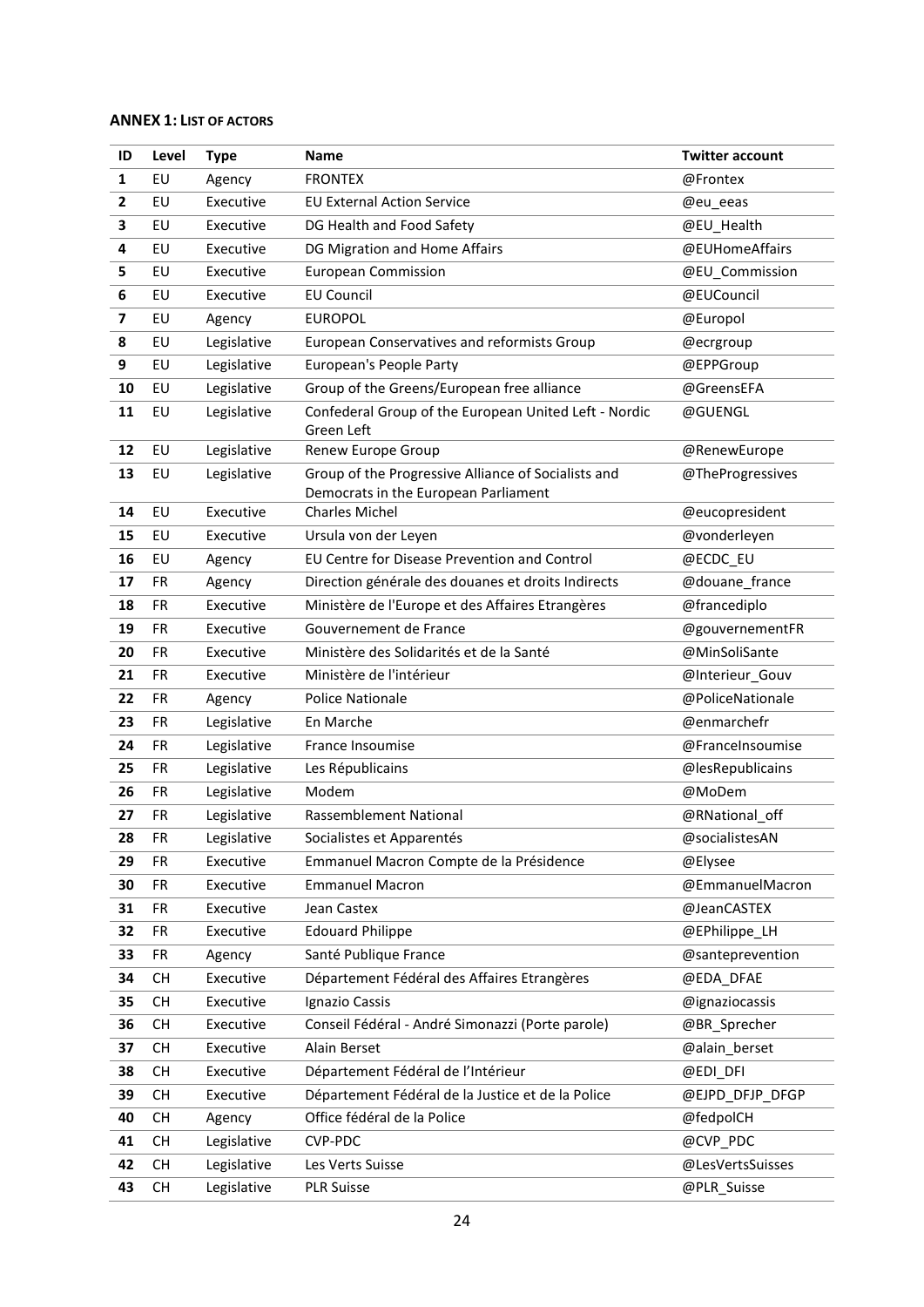| 44 | <b>CH</b> | Legislative | <b>PS Suisse</b>                                 | @PSSuisse        |
|----|-----------|-------------|--------------------------------------------------|------------------|
| 45 | <b>CH</b> | Legislative | <b>UDC Suisse</b>                                | @UDCch           |
| 46 | <b>CH</b> | Legislative | Vert Libéraux                                    | @vertliberaux    |
| 47 | <b>CH</b> | Executive   | Simonetta Sommaruga                              | @s sommaruga     |
| 48 | <b>CH</b> | Agency      | Office Fédéral de la Santé Publique              | @BAG_OFSP_UFSP   |
| 49 | UK        | Executive   | Rishi Sunak                                      | @RishiSunak      |
| 50 | UK        | Executive   | Foreign, Commonwealth and development office     | @FCDOGovUK       |
| 51 | UK        | Executive   | Department of Health and Social Care             | @DHSCgovuk       |
| 52 | UK        | Executive   | Home Office                                      | @ukhomeoffice    |
| 53 | UK        | Legislative | <b>Brexit Party</b>                              | @brexitparty_uk  |
| 54 | UK        | Legislative | Conservative and Unionist Party                  | @Conservatives   |
| 55 | UK        | Legislative | <b>Liberal Democrats</b>                         | @LibDems         |
| 56 | UK        | Legislative | Labour Party                                     | @UKLabour        |
| 57 | UK        | Executive   | <b>Boris Johnson Office</b>                      | @10DowningStreet |
| 58 | UK        | Executive   | Boris Johnson                                    | @BorisJohnson    |
| 59 | UK        | Executive   | Cabinet Office                                   | @cabinetofficeuk |
| 60 | UK        | Agency      | National Health Service (NHS)                    | @NHSuk           |
| 61 | UN        | Executive   | <b>United Nations</b>                            | @UN              |
| 62 | UN        | Agency      | World Health Organization                        | @WHO             |
| 63 | UN        | Agency      | <b>Tedros Adhanom Ghebreyesus</b>                | @DrTedros        |
| 64 | UN        | Agency      | World Health Organization Europe Regional Office | @WHO_Europe      |
| 65 | UN        | Executive   | <b>Antonio Guterres</b>                          | @antonioguterres |

## **ANNEX 2: LIST OF CATEGORIES AND FRAMES WITH FREQUENCIES**

# a) Categories

| Category    | Count | Percentage |
|-------------|-------|------------|
| Mobility    | 8631  | 21%        |
| Health      | 10278 | 25%        |
| Economy     | 5588  | 14%        |
| Democracy   | 7607  | 19%        |
| Society     | 7641  | 19%        |
| Education   | 680   | 2%         |
| Environment | 394   | 1%         |
| Total       | 40923 |            |

# b) Frames

| <b>Type</b>       | Frame                                    | Content                    | Count | Percentage |
|-------------------|------------------------------------------|----------------------------|-------|------------|
| <b>Managerial</b> | Pragmatic                                | Health protection          | 3624  | 42%        |
| <b>Political</b>  | Utilitarian                              | Economic costs             | 842   | 10%        |
|                   | Normative                                | Civic duty                 | 1459  | 17%        |
|                   | Communitarian                            | <b>National solidarity</b> | 1530  | 18%        |
| Identitarian      | European                                 | European solidarity        | 554   | 6%         |
|                   | International solidarity<br>Cosmopolitan |                            | 620   | 7%         |
|                   |                                          | Total                      | 8629  |            |

ANNEX 3: Kappa results